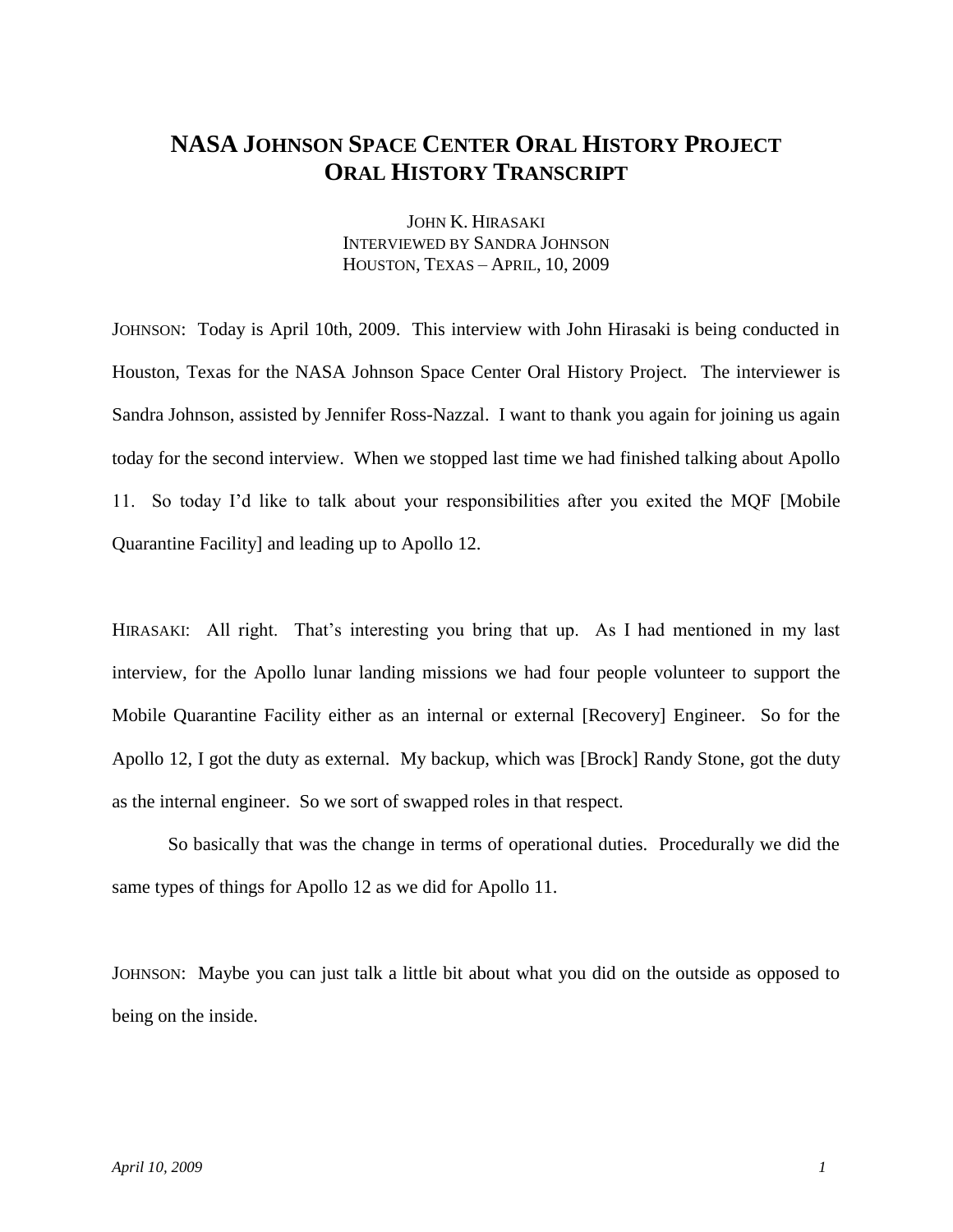HIRASAKI: Well, from the outside you're really a support person to make sure all the hardware and the systems are functioning normally. Because the person on the inside is dependent upon the person on the outside to assist them in configuration changes as they prepare to change from one location, say from the ship deck, to being transported to the aircraft. So all of the procedures and connections or disconnections, one set of services in connection with the other set of services, lay with the person on the outside. So what Randy did for me for Apollo 11, I essentially did likewise for him as the person on the outside. We provided the items to be transferred into the airlock, such as mail and food and things of that nature. We took the items which were transferred through the decontamination lock and then used them to transport back to Johnson Space Center, the Lunar Receiving Lab, the rock samples, other items that were being sent out early.

So on board the aircraft carrier I served those duties, to make sure that all the equipment being transferred out was properly packaged and then sent off with the next ship or courier.

JOHNSON: Once they were transported back, did you go on the plane with the MQF?

HIRASAKI: Yes, because as the exterior support engineer, you have to interact with the flight crew, make sure everything is hooked up properly. Even the external part of the Mobile Quarantine Facility is configured different for aircraft operation, because now you're going to altitude. You have to contend with things like rapid decompression, as I had mentioned earlier. So there are a set of panels which are removed from the exterior to allow, if you had a rapid decompression, to avoid structural failure of the quarantine facility itself. So those had to be removed for the duration of the aircraft flight. Once you get back on the ground, those are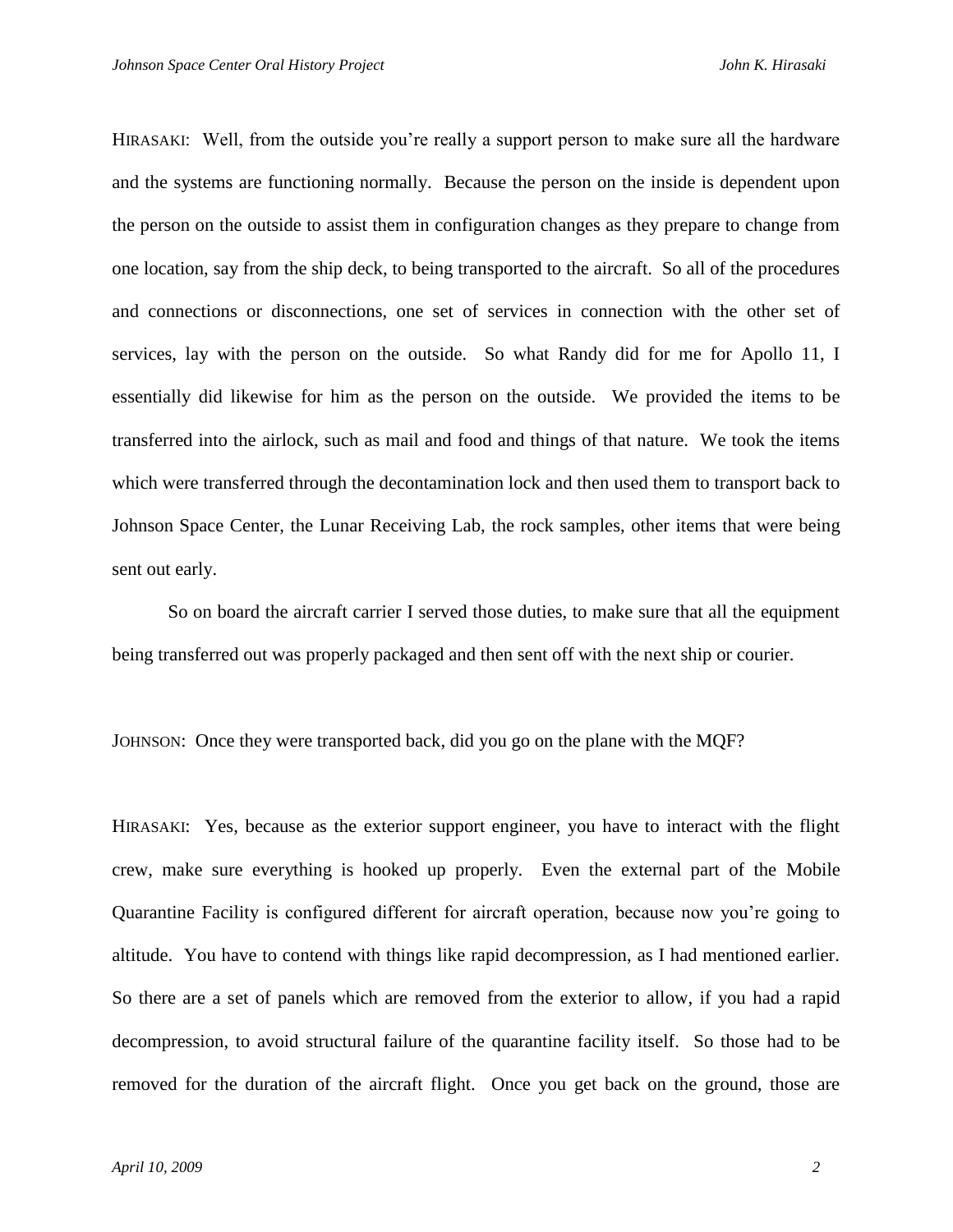reinstalled. So all the external support activities associated with keeping the quarantine, plus the people inside fed and happy, is what you have to do.

JOHNSON: Did you have a team working with you to do this?

HIRASAKI: Yes, there were several people. It's basically, other than just the military support personnel, there was always the quarantine officer who was present, because we always had to make sure we maintained quarantine. There was usually at least one other recovery support engineer that was available too.

JOHNSON: Were there any events or anything that is memorable to you for that flight while you were still on the ship?

HIRASAKI: Well, during the ship, we crossed the equator, and on that particular mission is when I got introduced to [King] Neptune and his court, and that's what is called a Shellback Ceremony, shall we say? The first time a person crosses the equator aboard a ship they go through initiation rites. So you become—you change from a pollywog to a shellback.

JOHNSON: That initiation sometimes can be uncomfortable, I've heard.

HIRASAKI: Well, yes, but it's like a lot of fraternities, it's you might say friendly razzing.

JOHNSON: But something to be proud of I'm sure.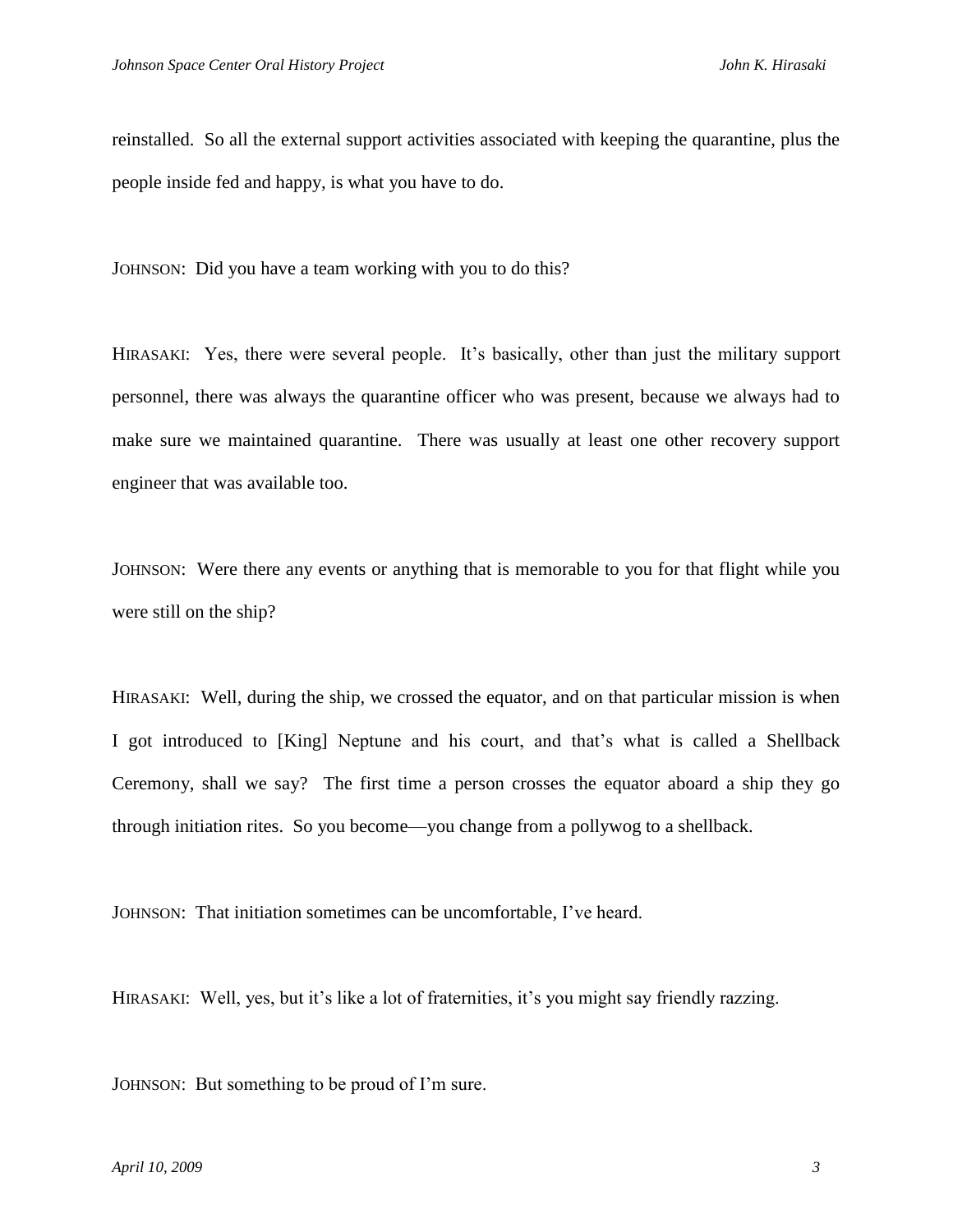HIRASAKI: Well, something to be remembered. I don't know to be proud of. I would not couch it in those terms.

JOHNSON: Something definitely memorable, right? Well, once they're transferred back to Houston, did you continue with those duties while they were in quarantine?

HIRASAKI: No, because like I said, when I was inside, once we hooked the Mobile Quarantine Facility up with the Lunar Receiving Lab and the crew and the people inside exited, now the door is closed on the Mobile Quarantine Facility, it is decontaminated. The locked door to the Lunar Receiving Lab is decontaminated, then closed. So you basically got a clean interface. At that point now you can separate the Mobile Quarantine Facility from the Lunar Receiving Lab. We stored those facilities in a building on site. I believe it was Building 226, but I'll have to check.

For the duration of the quarantine, the support equipment, which is the electrical supply, the fans, negative pressure is maintained. So anything that got exposed to lunar surface contaminants stayed in quarantine for the period that the crew was required to stay in quarantine. So at that point, my duty was simply to make sure it was transferred from the Lunar Receiving Lab just to another location where we kept it in storage and operating, so just periodically check on it. Because fortunately we had redundant systems, so even if you had one circuit go out you had backup circuits operating.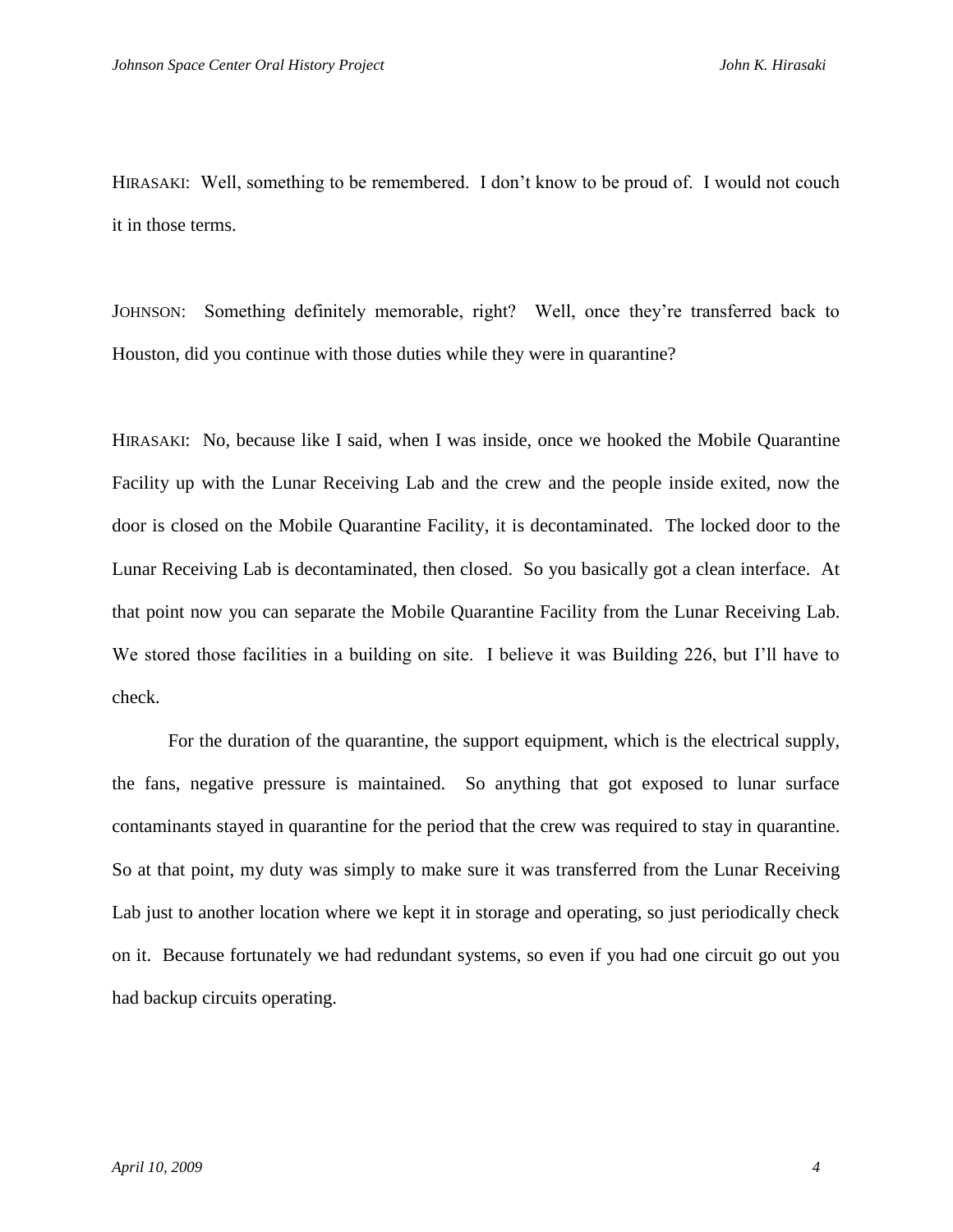JOHNSON: What were your duties then after you finished that and in preparation for Apollo 13? Were you assigned anything specific for that flight?

HIRASAKI: Fortunately, on Apollo 13 I got a bye, so I did not have to work Apollo 13. I worked Apollo 14. On Apollo 14, you realize that was the last mission where we were required to ensure lunar quarantine, quarantine of the crew and lunar material be maintained for the quarantine period. On that one they had changed the protocol a bit, and they had alleviated the requirements for the Biological Isolation Garments. So now the crew simply had to don respirators.

The spacecraft landed in deep South Pacific. So we actually did a two-step transfer from the quarantine facility aboard the ship to Pago Pago [American Samoa]. I met them in Pago Pago with another quarantine unit. The crew—[Ralph H.] Culbertson was the recovery engineer who was acting on that particular mission, and the doctor—entered the mobile quarantine facility in Samoa. We closed them up and then flew them back here to the Lunar Receiving Lab where they finished the remaining quarantine period.

JOHNSON: So it was a separate facility.

HIRASAKI: Well, on Apollo 14 we made one transfer. Instead of keeping the crew inside the quarantine facility for the duration of the time they got out of the spacecraft to the time they got to Lunar Receiving Lab, because the ship transit time would have been so long, they elected, since they had relieved the quarantine requirement just to the respirators, to allow the crew to leave the quarantine facility aboard the ship, transfer via helicopters while the crew and support personnel were still wearing respirators to a landing strip in Pago Pago, where I met them with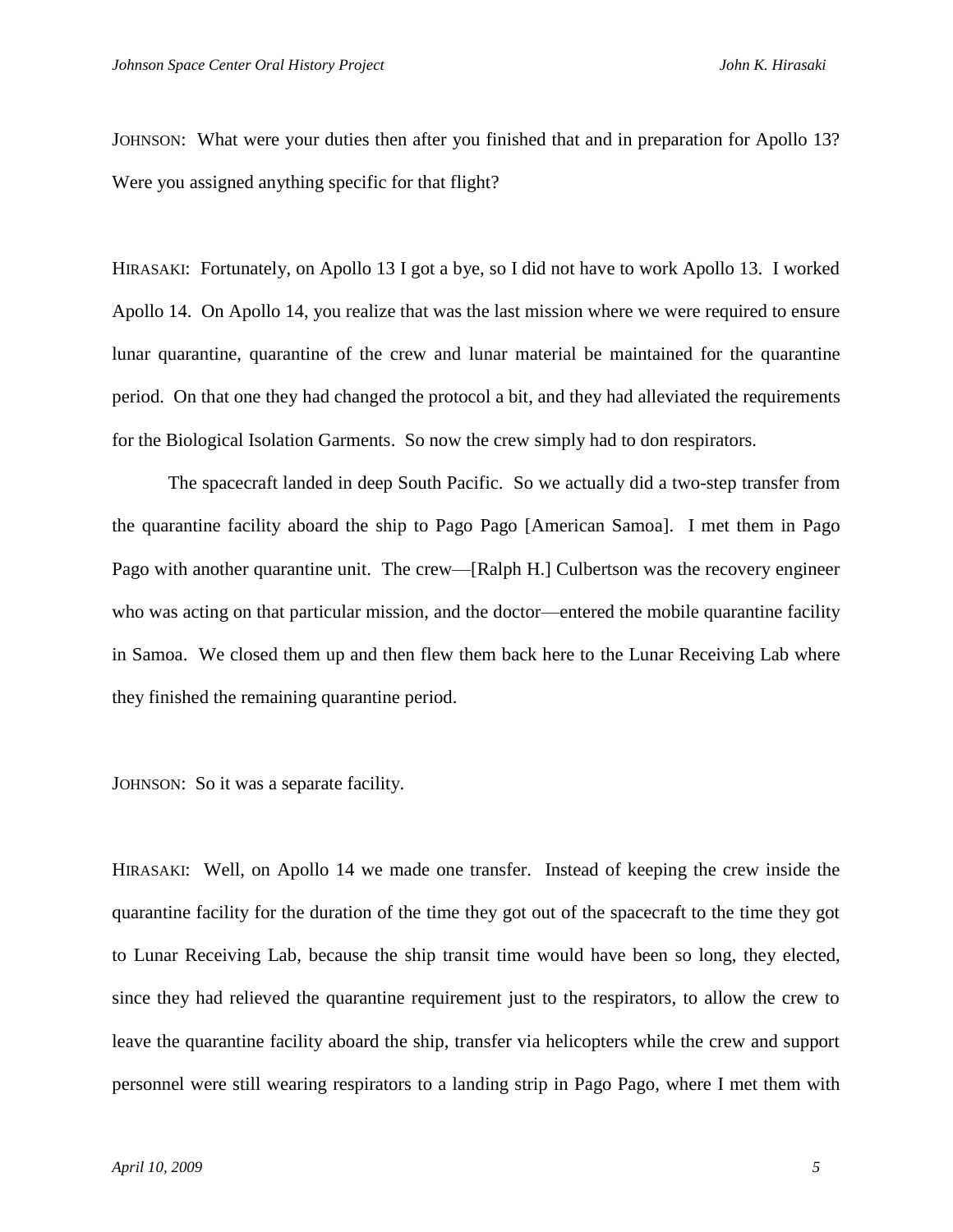the second quarantine facility. Then they got into it, and we did a fixed-wing aircraft transit back to Ellington [Air Force Base, Houston, Texas] and then land-based to the Lunar Receiving Lab.

JOHNSON: Was anyone inside with them at Pago Pago?

HIRASAKI: [Ralph] Culbertson was the recovery, right, and then I forget who the doctor was. I think that was Clarence [A.] Jernigan, but I'm not sure, because on Apollo 12 I think it was Chuck [Charles K.] LaPinta with Randy.

JOHNSON: Well, during [Apollo] 13 you said you had a pass. You didn't have to work 13. Did you have any duties at all during that time period?

HIRASAKI: No, no, no.

JOHNSON: So you were just doing your normal everyday duties?

HIRASAKI: No, I was down in Mexico enjoying the sunshine.

JOHNSON: Oh, you were on vacation.

HIRASAKI: I was on vacation. These missions were coming so close together, you just finally get a break. Just hey, I'm gone for a couple of weeks.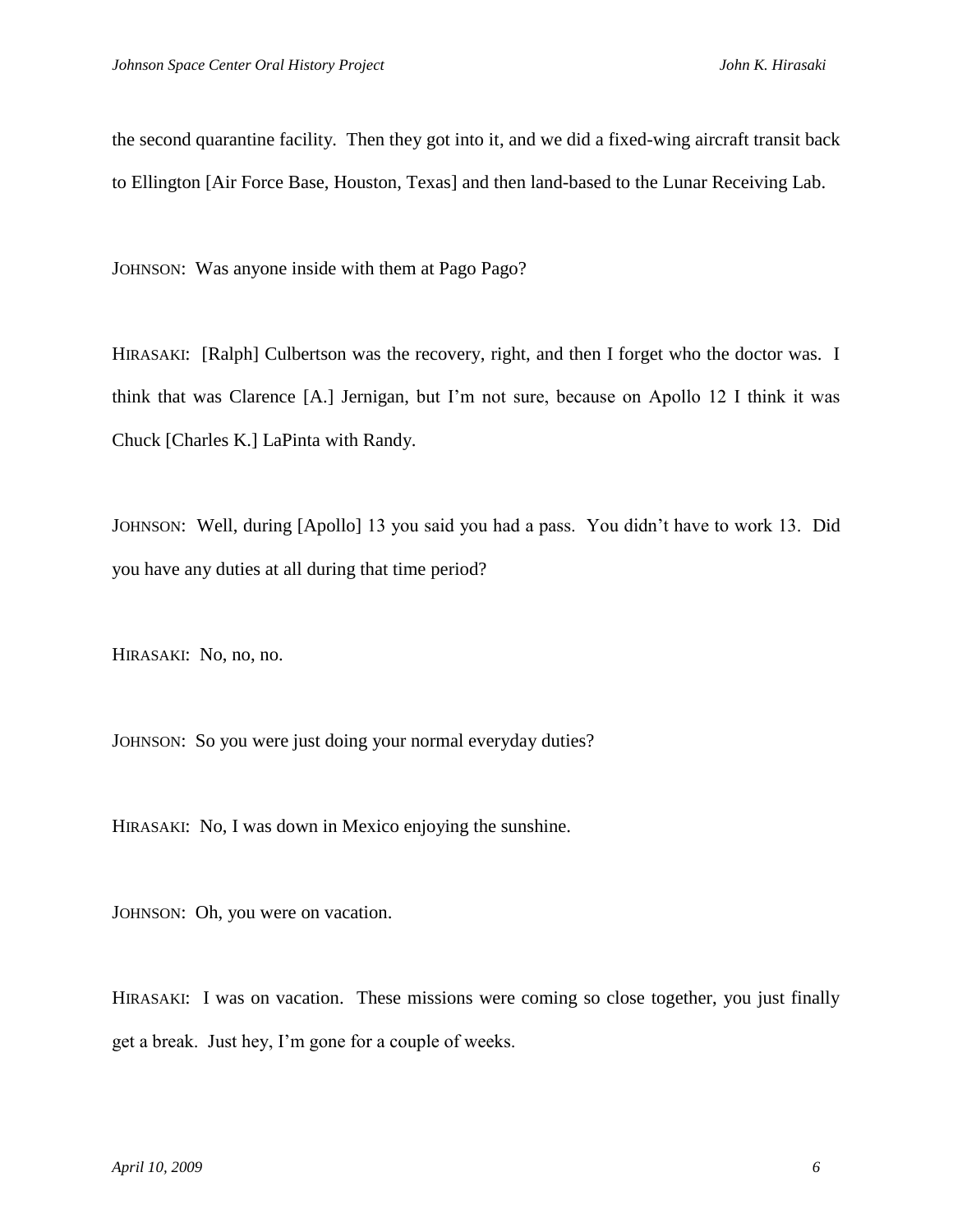JOHNSON: Did you hear about it down there immediately?

HIRASAKI: Yes. Well, I don't remember where I was, but I was not on duty, so I was not involved with Apollo 13 at all. Since that was an aborted mission, there was no quarantine done on Apollo 13.

JOHNSON: After Apollo 14, were you planning to work on any of the other Apollo missions? In my notes, it says that you worked on some of the coordination of the payload requirements for the Shuttle spacecraft design.

HIRASAKI: After Apollo 14 is about the time I think I changed from the Landing and Recovery Division and went over to engineering into advanced programs. Exactly when that was, that was sometime in '70 I think. So I changed jobs within NASA to an engineering role.

JOHNSON: Do you want to talk about what you did in that advanced programs?

HIRASAKI: That's interesting, because we got to do some blue sky thinking. We were looking at what it would take to put up solar power satellites, for instance. There had been a large solar power satellite study done where these were being delivered to geosync. Because of the enormity of the effort to get that much mass to geosync, there were other studies where they were looking at low altitude—instead of geostationary satellites, you might say low Earth orbiting power satellites. So that was one of the first jobs I was involved with in Advanced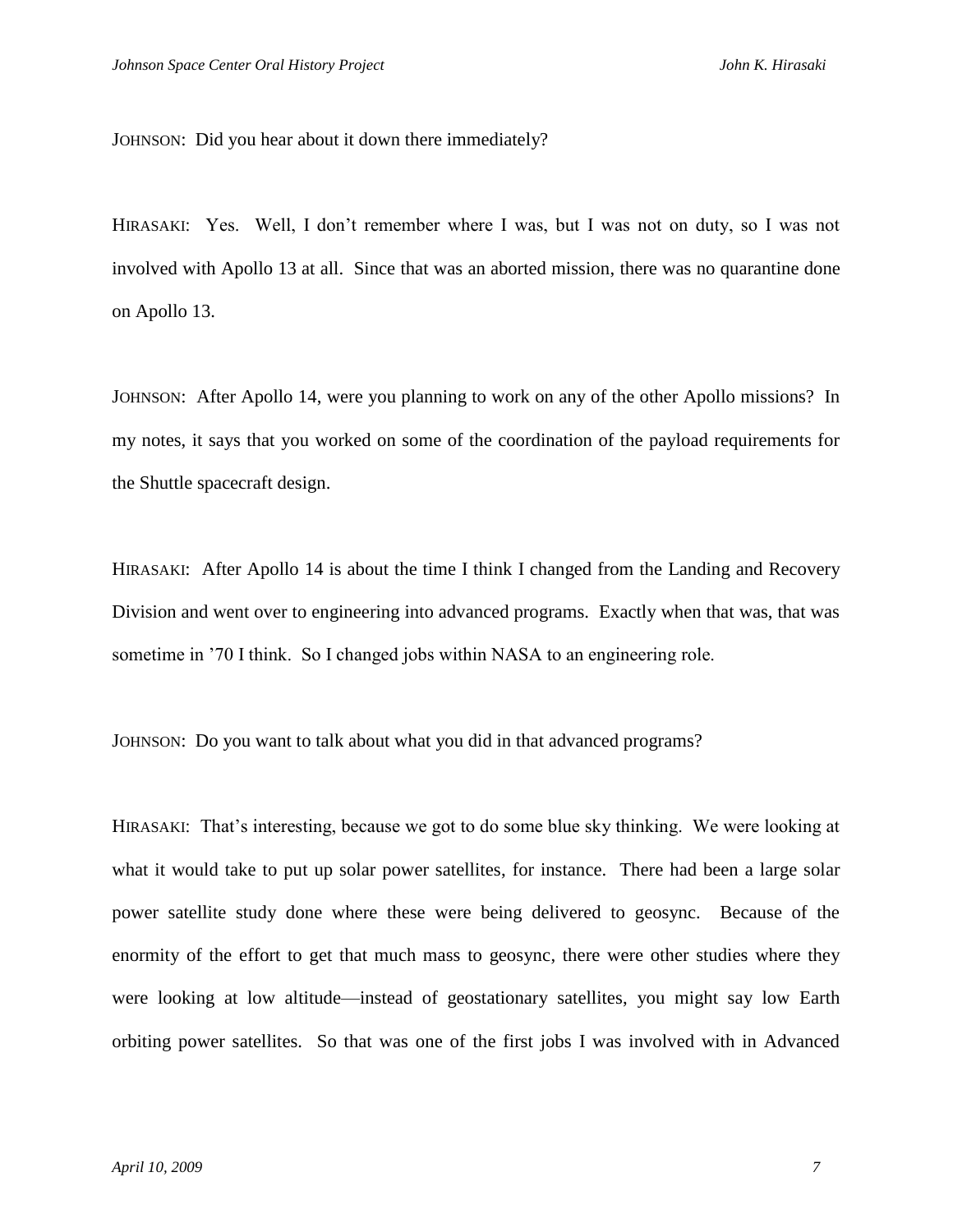Projects Office. There were a couple other similar things. What does it take to architecture a program of this nature was the type of work that our office involved.

Around that time, you're aware that they were into the development phase of the Shuttle. So associated with that one of my tasks was to try to define what the interfaces were between the Shuttle as a vehicle and the cargo or what is being transported within the Shuttle. So that was the other project worked on during that time.

JOHNSON: Was it something you sought out? Or were you asked to move to that area?

HIRASAKI: I was given that responsibility as a part of the Advanced Projects Office.

JOHNSON: But I mean the move to the Advanced Projects Office itself.

HIRASAKI: Oh. The move to the Advanced Projects Office was in realization that the Apollo program was winding down. Realizing the Apollo program was limited and was going to wrap up basically like in '74, and the only follow-on was the Skylab program, and there were only a few number of spacecraft to support it. I said it's time to go on to something else.

JOHNSON: You stayed there until around '73, is that correct?

HIRASAKI: '73, right.

JOHNSON: You decided to leave NASA at that point and go into business for yourself.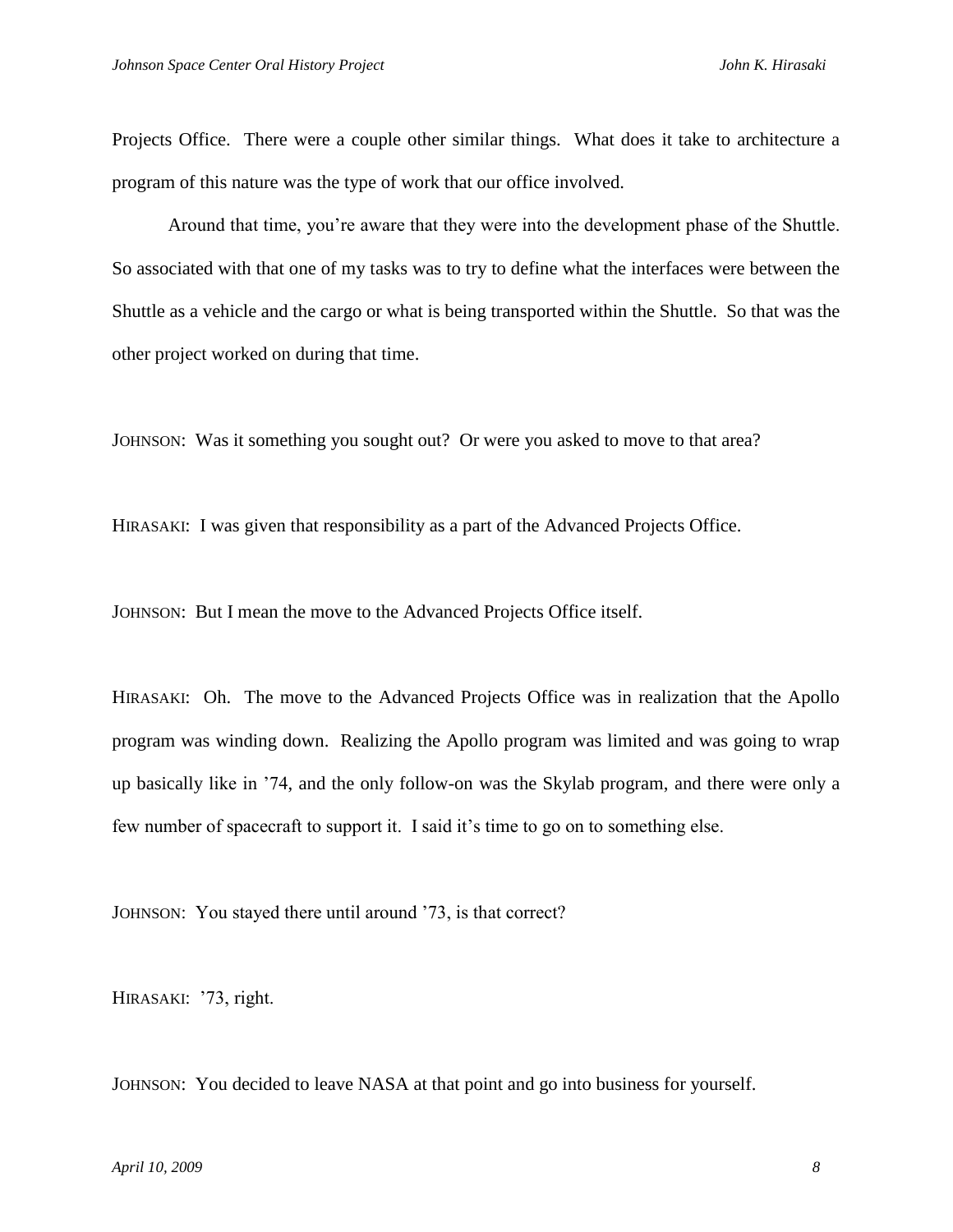HIRASAKI: That's correct. That's very interesting, because at that program now NASA appeared to have somewhat lost its direction and goal. So to me, it was a bit unsettling, because it's nice to know that "here's what we're trying to achieve." When you're in this state where you really don't have well-defined goals and objectives, it's like the future is uncertain. I said, "Well, I think I'd rather go into business for myself than put up with a very uncertain future." At that time, I ran across an interesting saying. The saying was, "Given the choice between wellcompensated misery and impoverished happiness, most people will opt for well-compensated misery." I saw that in my colleagues around me, because people were saying, "Well, I get paid so well, I can't go do something else, because I have to take a cut in pay." They were unhappy, but they wouldn't leave their job, because that's, I think, one pitfall of the way the civil service system works.

Once you become a civil servant, if you've been there a while, you have seniority, it's very hard to get rid of you. You have these automatic pay raises built in. So you become wellcompensated, and your job security gets stabilized as long as you stay. But that has its drawback because if you're unhappy, what do you do about it? So I said, "Well, I think I'll take impoverished happiness to well-compensated misery."

JOHNSON: You were in that impoverished happiness for about 12 or 13 years?

HIRASAKI: Right. That's exactly how it ended.

JOHNSON: What led to your decision to come back into the NASA world as a contractor?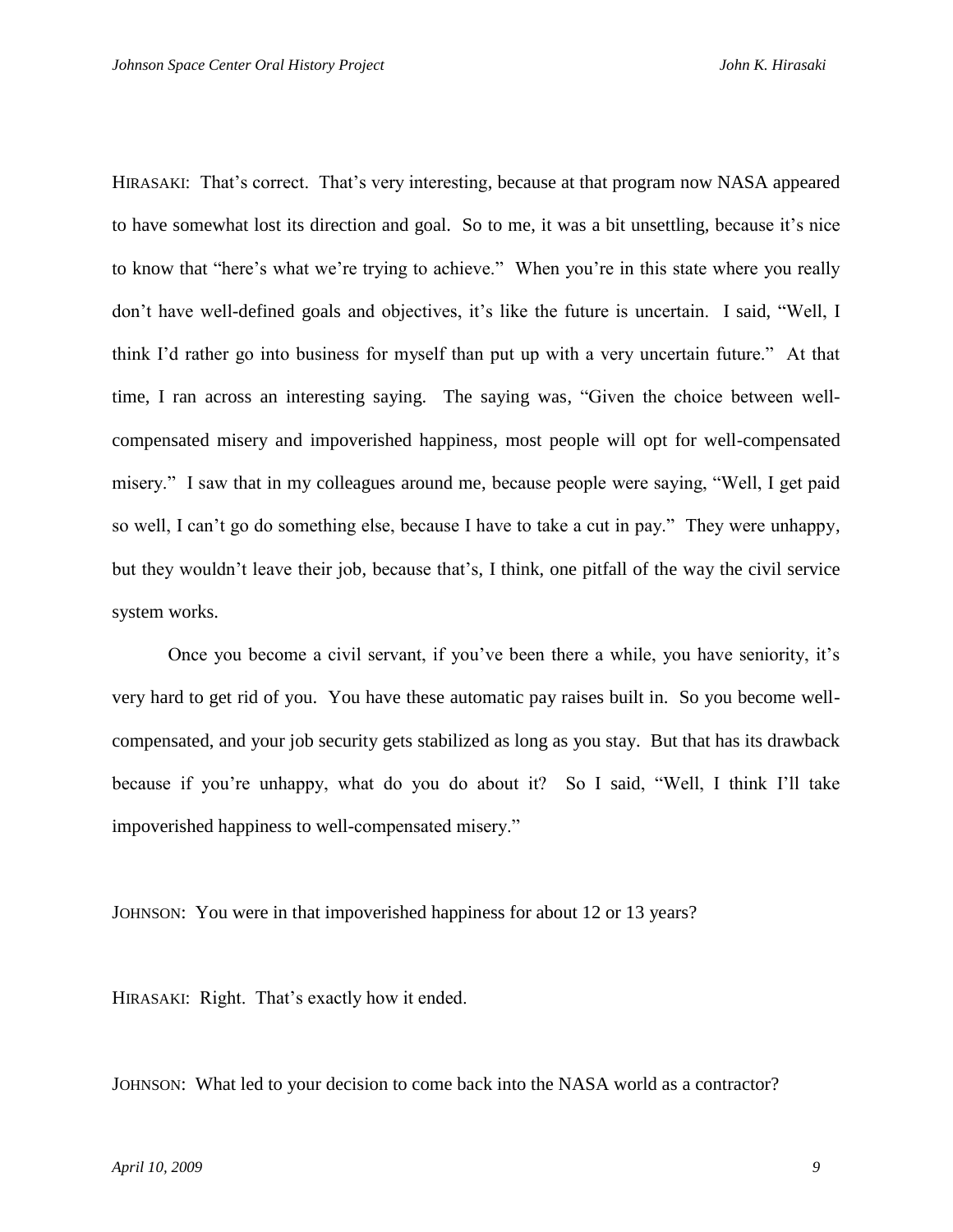HIRASAKI: Well, it occurred much before I closed down my business. In '81 my former boss had called me up, and he had been retired, and he said, "We're starting a new company that's doing advanced studies for NASA. Most of the people here are ex-NASA people who retired and still would like to stay involved with space exploration, but once you retire from NASA you're retired." So they felt that they still had something to contribute. So he asked me—Hu [Hubert P.] Davis was my boss at the Advanced Projects Office, and he was one of the founding members of Eagle Engineering. He asked me, "John, you do pretty good work. Why don't you come work with us? Because we've got some very interesting projects to work on."

I said, "Well, I can only do it part-time because I'm running a full-time business. But we're closed on Mondays. I can give you Mondays." So that's how it started. So I just worked for them one day a week as they had just jobs pop up that needed someone to look at and give them either proposals or actually lay out a program for them.

JOHNSON: Did you work on the Conestoga I launch vehicle?

HIRASAKI: Yes I did. That was one of the interesting little projects. I don't know how familiar you are with that.

JOHNSON: Go ahead and describe that project if you would.

HIRASAKI: Conestoga I was a privately funded launch vehicle. Matter of fact, it's the first commercially privately funded launch vehicle that was successfully launched. Unfortunately, it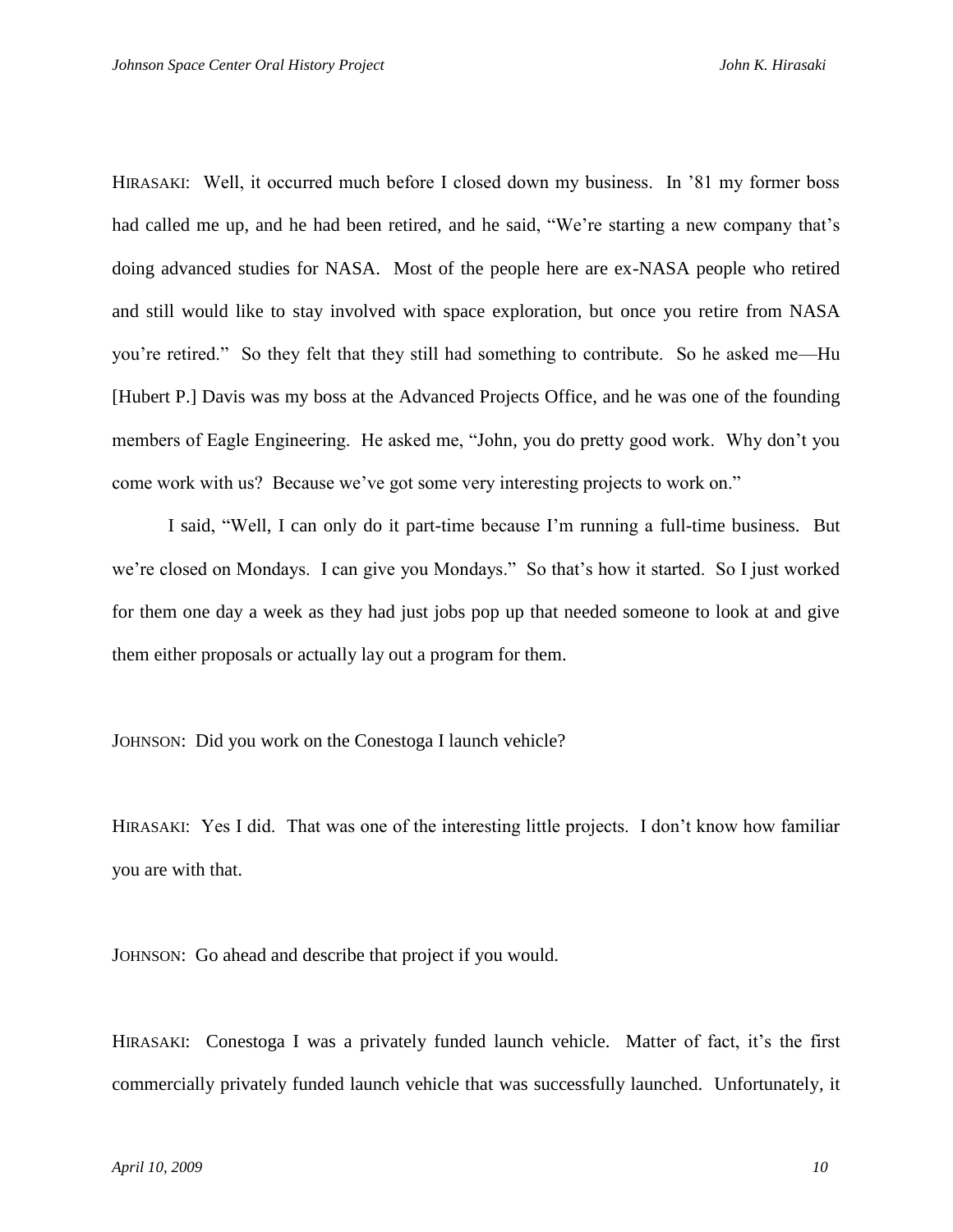could not get enough funding to continue its operation, because there's a funny situation going on of who the user is and where the user gets their funding. The user usually gets their funding partially through NASA because these are usually space-related activities. Consequently, NASA has a vested interest in how the spacecraft is designed and what it's launched on.

At that time, Space Services Incorporated had contracted with a designer to build a launch vehicle. I think that was the original Conestoga. But they had a pad failure where the vehicle was destroyed. So there was a change in management, and for Conestoga I, they used a different design using a Minuteman [missile] first stage. The upper stage was built by Space Vector Corporation.

But to do that we had to build a launch site, get all the necessary clearances, and launch this vehicle. The launch site was an open beach. One of the principals in Space Services Incorporated had a ranch on Matagorda Island, [Texas]. He let them use the site, the land itself. We had to come in and put in all of the services you would need to process and launch a spacecraft. It was interesting. I was working with Eagle Engineering at the time. They said, "Well, what do you really need?"

Well, you have to have transportation, you need to have a place to work on the vehicle, you need to have electrical power, you need to have communications. Now you need to build a launch pad. You need to make all the connections after that. Well, that's not hard to do. They do it all the time. Oil companies do it. They go out, contract for the equipment. So we just simply went to the yellow pages, much like how oil companies do, contract for services, because you're really wanting services, not things. Because service is what's important to be able to do this, versus buying an item just for the item itself.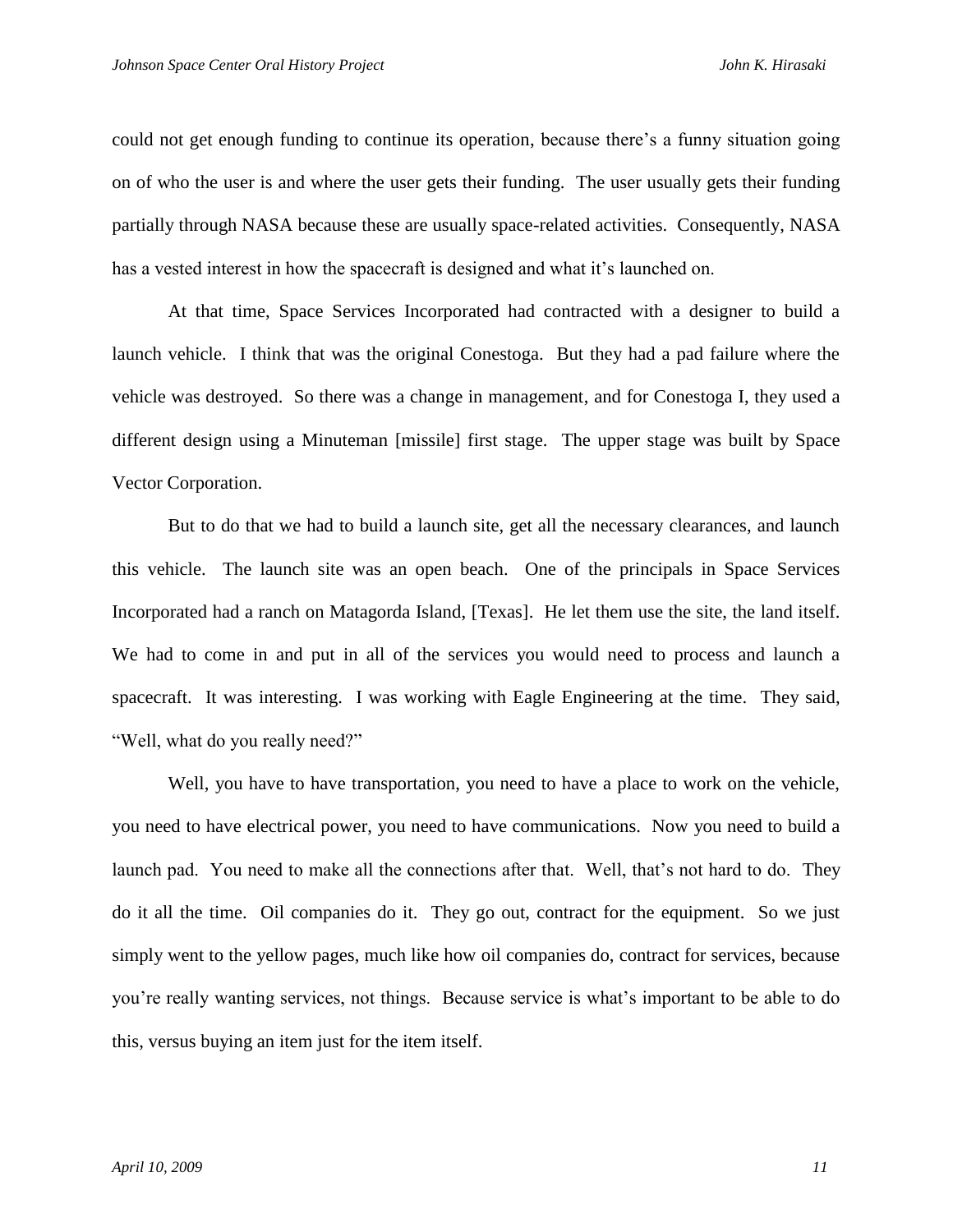So using a commercial technique of obtaining services, the facilities were built. We even contracted for the data gathering through a German firm, DFVLR [German Test and Research Institute for Aviation and Space Flight] I think it was called. They did the spacecraft tracking and communications link. We contracted to have diesel electric generators to provide power on the site. We contracted to have a prefab [prefabricated] building built for the assembly of the spacecraft. Then they also poured the launch pad and the gantry. We just ran the electrical lines. We contracted for a commercial satellite communication service because there were no telephones. There were no land lines to the island. So we used satellite communication telephones.

Deke [Donald K.] Slayton was the project manager for that effort. To say we successfully launched that particular spacecraft into low Earth, we did not. We went to altitude. It was just a ballistic trajectory to show that you could reach it. We did not circularize the orbit. But that was I think the fall of 1982.

JOHNSON: Were you there for the launch?

HIRASAKI: Yes, I was. Because I also got tasked—they said "John, we need to have some weather balloons to determine what the winds aloft are." So I just called the Weather Service. They said, "Yes, you can get the weather balloons from us. What about clearances too from the Maritime Administration and FAA [Federal Aviation Administration]?"

I said, "Well, I'll just call those people up and find out what they need." It was just as straightforward as that, simply placing a call. "What is required? We're planning to launch a rocket off of Matagorda Island." So they told me what's required. So we just simply filled out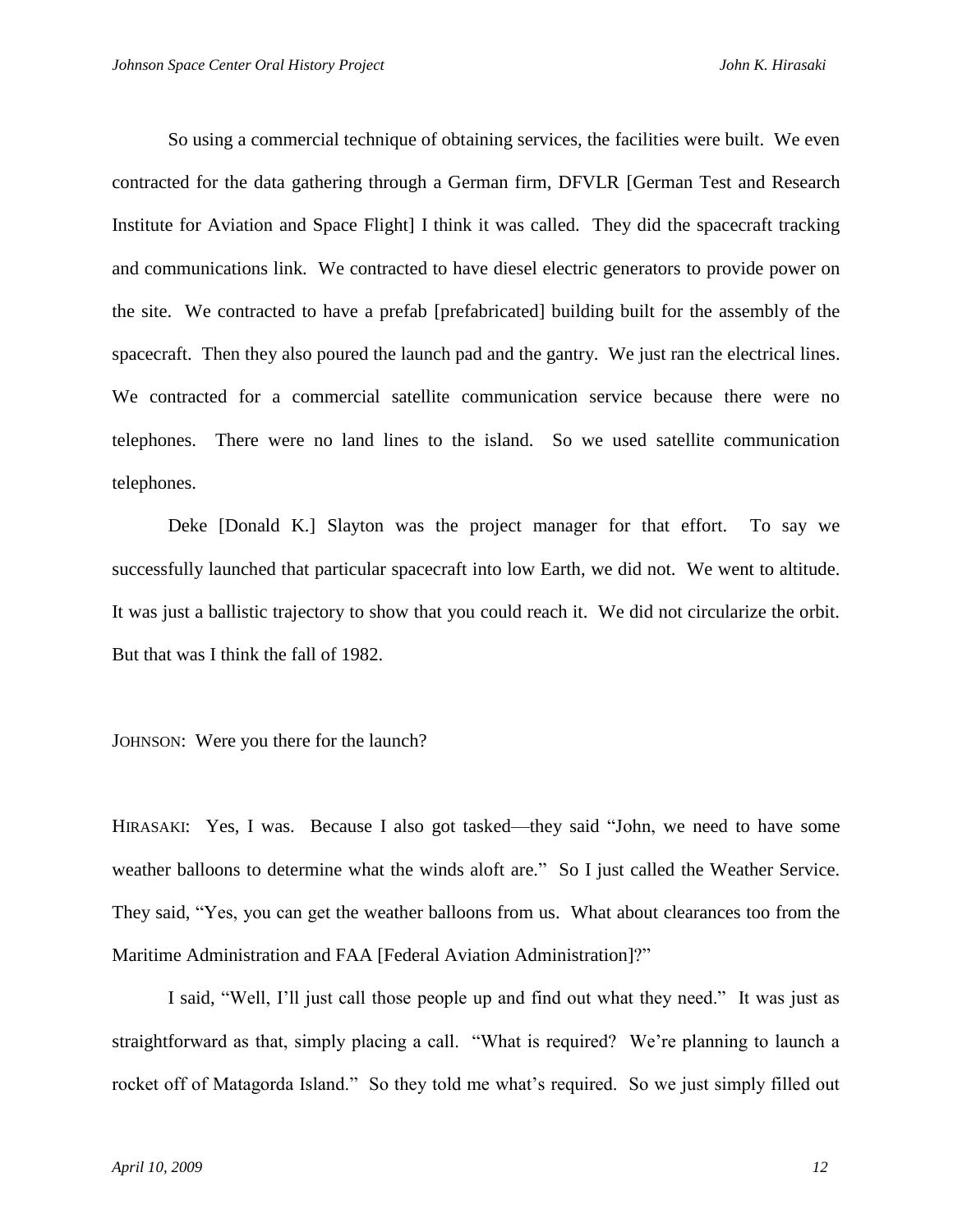the paperwork and then provided them the information. They then, like the FAA sends out notices to all aircraft, "Hey, this trajectory is to be avoided within this time period," and so forth. By similar nature, the Maritime Administration took care of the ocean traffic in the trajectory as well as the descent point of the rocket in the Gulf of Mexico. But it was really a pure commercial venture.

JOHNSON: That's interesting. I was going to ask you about that approval process. Since it was commercial, and as you said it was the first one, and the FAA, they didn't have any issues with it?

HIRASAKI: Well, they had questions, but as long as you answered the questions, what is there to object? You satisfy what they need, that's all that should be required, right?

JOHNSON: That's right. How big of an area was involved on the island?

HIRASAKI: Not very big, because I'm trying to think. The launch pad was probably a quarter mile or half mile from the beach. I don't recall the distance how far the control center was back from the launch pad. But we had just earthwork, just dunes, berm built up in front of all the facilities so to protect against any blast. For range control there were a couple of people. I forget, I got either launch azimuths or launch elevation. You had to stay within a very narrow range or else you had to—if you got out of the safety range, then it's a call to destruct the spacecraft, just like they do at the Cape [Canaveral, Florida] all the time. But we just did it optically. Here's the allowable trajectory. As long as the vehicle is staying within allowable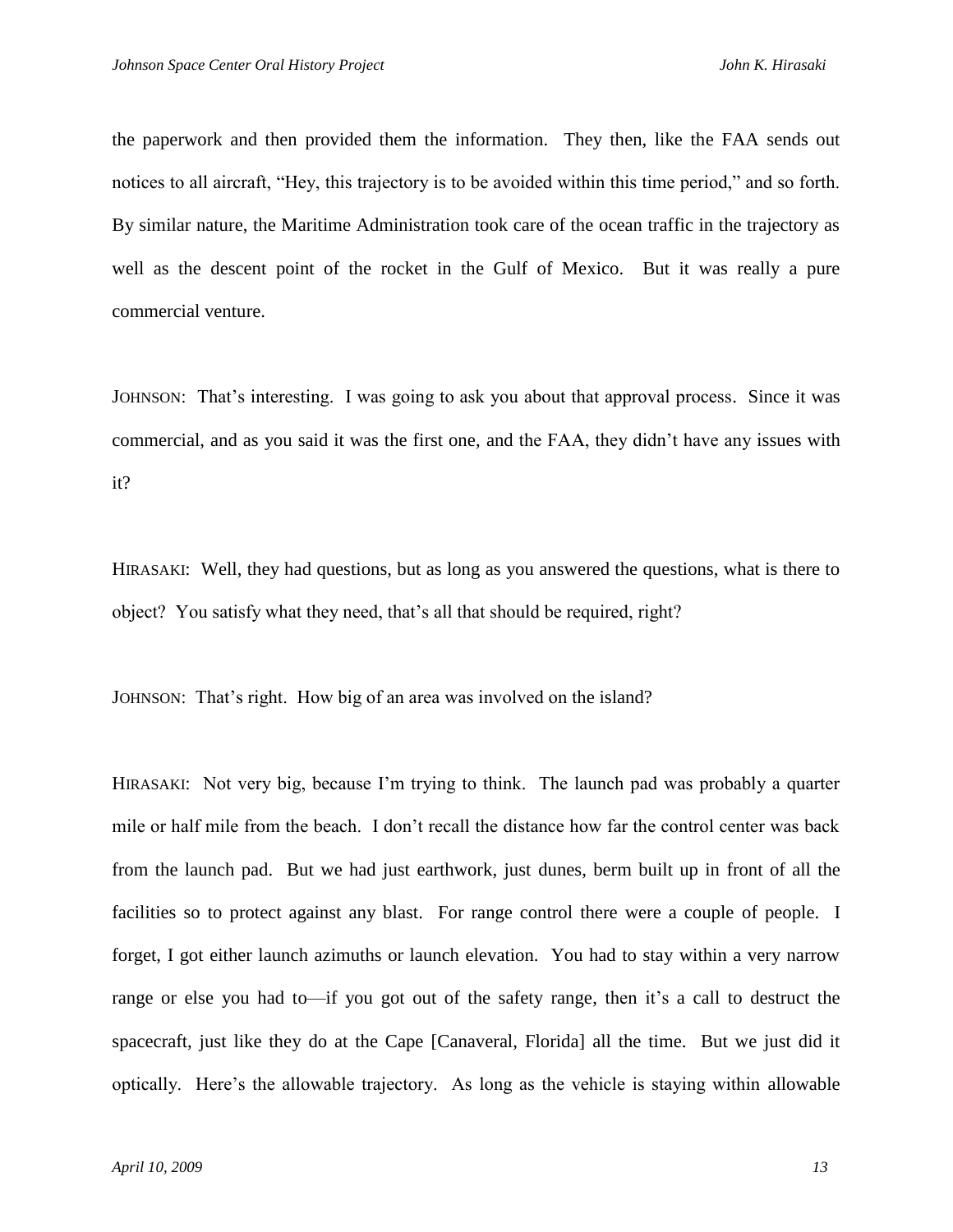trajectory, everything is go. If it gets outside of that, you've got to notify the launch director. The launch director issues the command to destroy the vehicle.

JOHNSON: Were there any other launches of that vehicle?

HIRASAKI: Not from that site.

JOHNSON: What did you do after that initial project?

HIRASAKI: Well, now you start getting—there's multiple different projects.

JOHNSON: Well, one of the things that I have here is you worked on the Space Shuttle Waste Management Program.

HIRASAKI: Oh yes. See, at that time they were having trouble with their—the toilet aboard a spacecraft is a funny thing. In zero G everything doesn't work the way it does here. So just as an independent consulting agency, we went through and reviewed the design and determined what was the problem, what are some recommended solutions to avoiding the problems they were having with the existing design. So you might say sort of a peer review type of design study.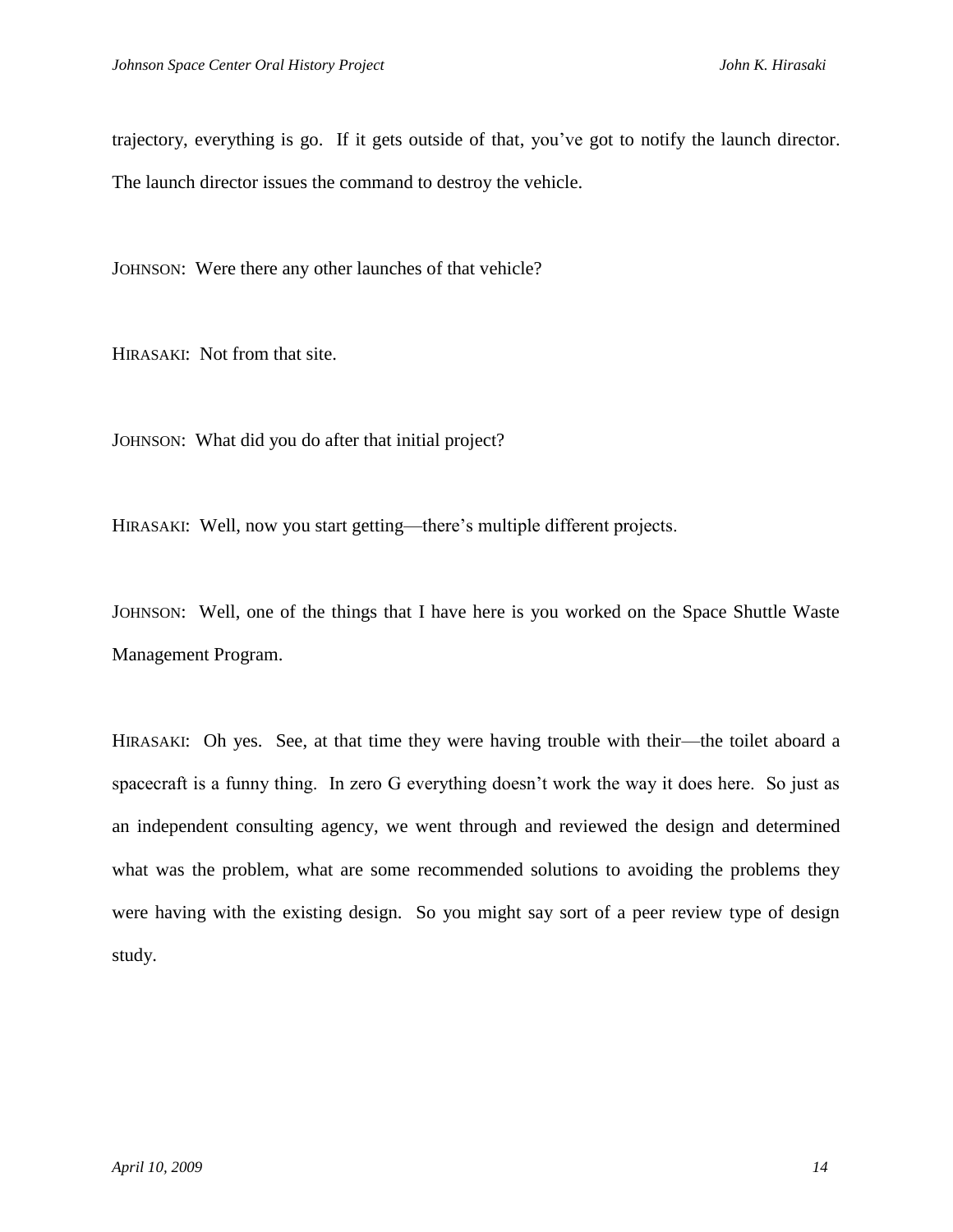JOHNSON: I also saw that you worked with the Lockheed [Aircraft Corporation] proposal for the STSOC [Space Transportation System Operations Contract] for the MCC [Mission Control Center] reconfiguration. Do you recall any of those?

HIRASAKI: Yes. But I think Mr. Beers [phonetic] worked on that more than I. I helped out a little bit, but I was not major on that particular activity.

JOHNSON: What about the McDonnell Douglas [Corporation], the Space Station autonomy trade study?

HIRASAKI: Yes, that was another one. At this point the Space Station—it was Space Station Freedom I think at that point—was trying to define what level of autonomy they needed from the ground. So it's now just a practical matter of going through and identifying what systems must work without dependence upon ground and then how much autonomy does it need, not only from the ground but from the crew itself. So it's a combination of autonomy and automation type of study.

So basically that's an exercise in logic. What services are needed, and what levels of autonomy is required for it in order to meet—you have to ensure safety above everything else. You have to ensure system functionality and redundancy. You have to ensure that your mission objectives are met. So you do have latitude of what the time of response is going to be to any particular problem. So it's a systematic study of that nature saying, "Okay, for this function I've got a very rapid response need. Can I be independent of the ground? Can I be independent of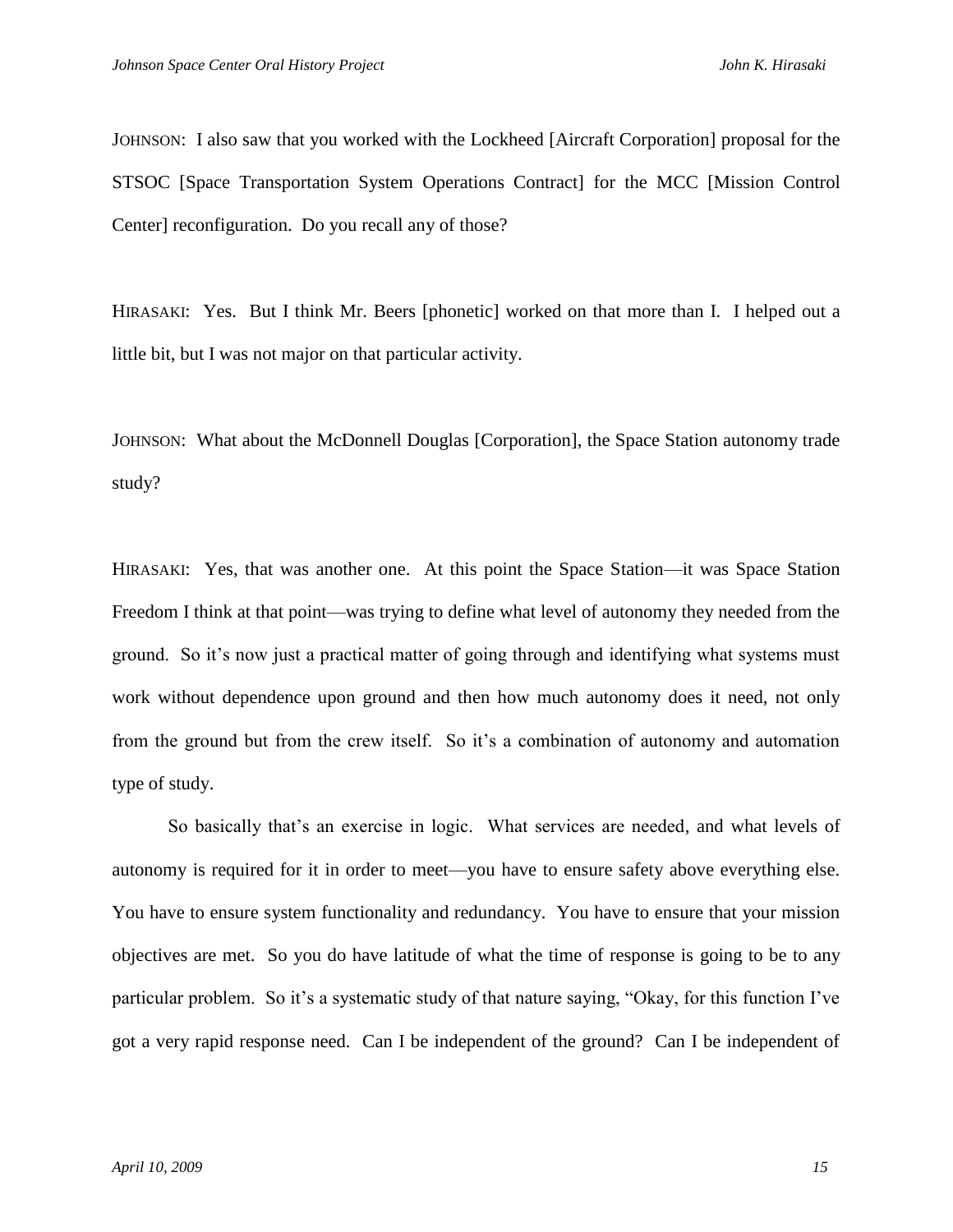the crew?‖ So you just went through each one of the service needs and just approached it in that manner.

JOHNSON: Those were in those early days of the Space Station Freedom designs, phases.

HIRASAKI: Right, trying to define what is the architecture of the vehicle, what does it impose upon the design of the vehicle.

JOHNSON: The object being to make the ground support less than it was like during [Skylab]?

HIRASAKI: Right. You did not want to have a standing army, because now just like today the Station is—once you put it up it's going to stay going. So you can't afford the number of people that normally supported say for like the Apollo program, that amount of massive manpower, on a continuous basis. So therefore, what can you relieve from the ground and put on board to minimize the overhead of this large ground support?

JOHNSON: That brings us to around '86 when you were doing the ground operation support for the IOC [Initial Operational Capability] Space Station Freedom again. That's around the time of the [Space Shuttle] Challenger [STS 51-L] accident. How did that affect what you were working on, as far as were there any safety considerations? Or because of the grounding of the Shuttle fleet, the idea that the Space Station, once it was in orbit and how it would be affected?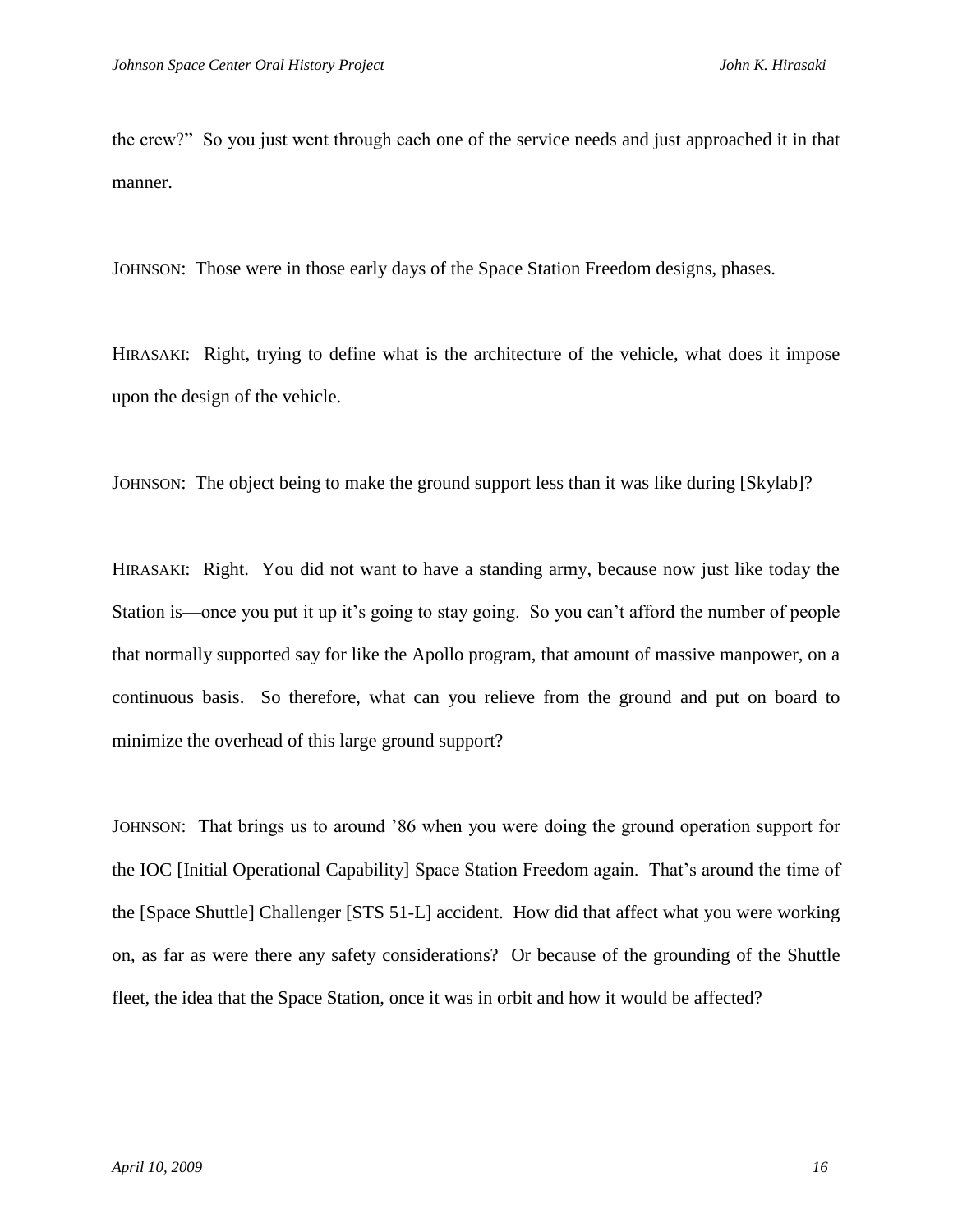HIRASAKI: I don't know whether that accident had anything to do with the ACRV project, which ACRV stands for Assured Crew Return Vehicle. But the program at the time decided they needed a means by which any crew aboard the Station would be assured the ability to escape if a catastrophic event happened aboard the Station.

That caused the program to go look at how do you provide this service. A small project office was made in NASA to—I believe it was ACRV Project Office. It was at that level. So it was a standalone project office. So I was asked to support that activity because of my experience with the recovery operations, being familiar with what we did for Gemini and Apollo. One of the problems facing them was, "Well, if I have this vehicle, should it land on land? Should it land on water? What are the pros and what are the cons?" Interestingly enough, the engineers at NASA, we'd already had—like I said people had retired, people had moved on, now you got a Shuttle program, and there is no landing and recovery division. So there was no organization really to look at what are the operational aspects of recovering a vehicle, if I built another vehicle that had to be recovered in water, for instance.

So they said, "Would you work on this project and help these people define what the requirements are?" I said, "Sure, I'll do it. Sounds interesting."

JOHNSON: The initial design, you want to talk about that?

HIRASAKI: Well, there were a couple of designs. There were two competing contracts for the design. I think when I started, we were at the Phase B level, before we down-selected to the final choice. Like I said, one of the big decisions they had to make is should it be a water landing,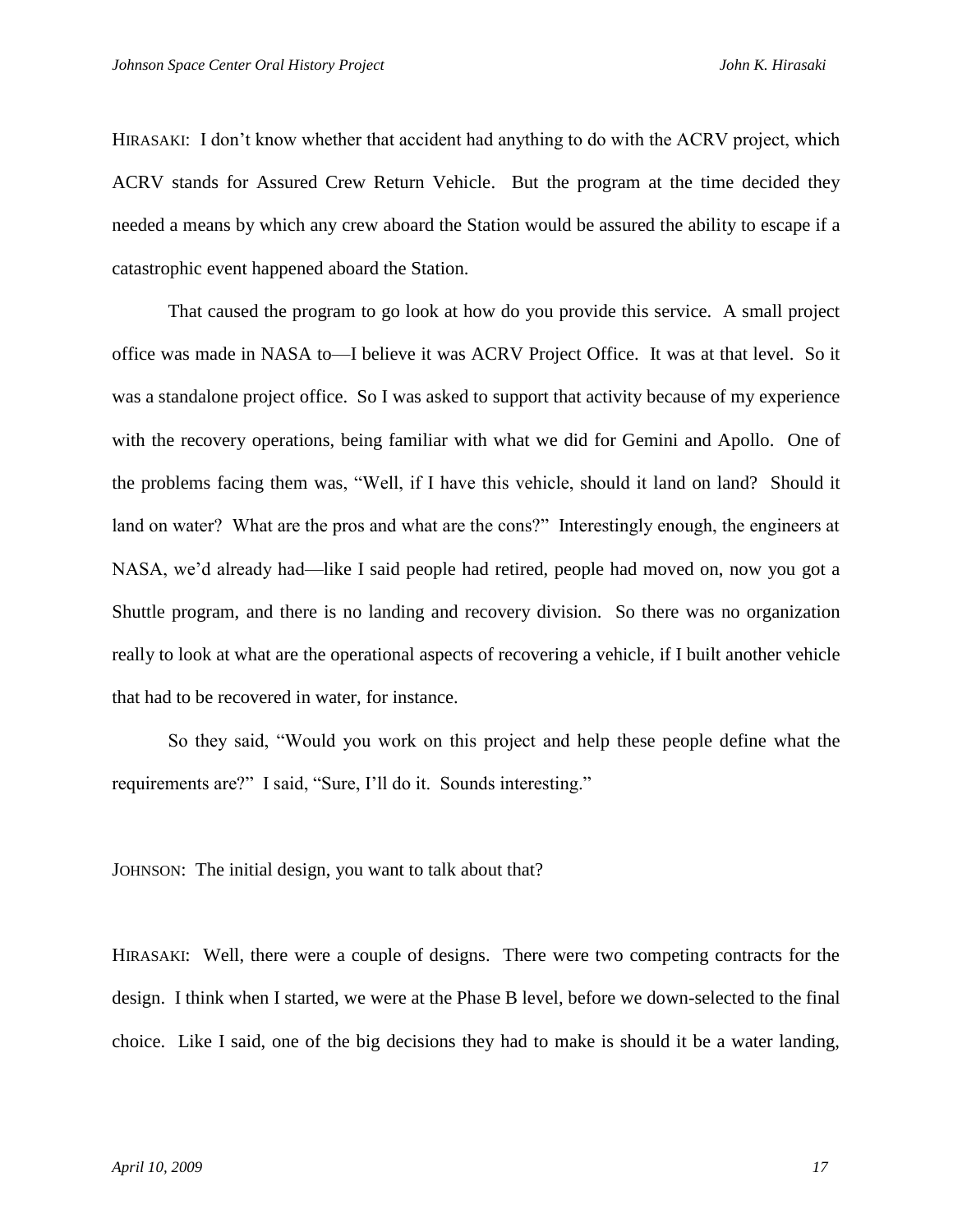should it be a land landing. The competing designs had their particular viewpoints, pluses and minuses. So it was yet up to the board to decide which one to choose.

JOHNSON: At that point were they looking at any other already functioning spacecraft such as the [Russian] Soyuz?

HIRASAKI: No. At the time I started, they were not. Before we went to the decision to elect one other contractor, we were directed by [United States] Congress to look at the Soyuz. It was a direction from Congress to do that. We were not given the option to proceed with our downselect of the competing contractors that had completed Phase B. With the breakup of the Soviet Union, the government wanted to go into cooperative work in the civil space arena. Consequently, while the government signed a contract with Energia, Rocket and Space Corporation Energia, to do a study of what it would take to modify the Soyuz vehicle so it could be used for this particular purpose, Assured Crew Return Vehicle aboard the Space Station.

It was supposed to have been delivered to the Space Station in the Shuttle. One reason for that is to allow it to be in a dormant state for a long period of time. The Soyuz vehicles, at that time, I think were in orbit something less than six months, and because we never expected to use this for transportation, we didn't want to have to exchange them every six months. Because it's like a lifeboat. It's exactly that. It's a space lifeboat. So you don't plan on replacing the lifeboat every few months, because then it becomes prohibitively expensive. So the study was to look at can you build this vehicle so if you don't use it it's good for some extended period of time before you have to say replace it.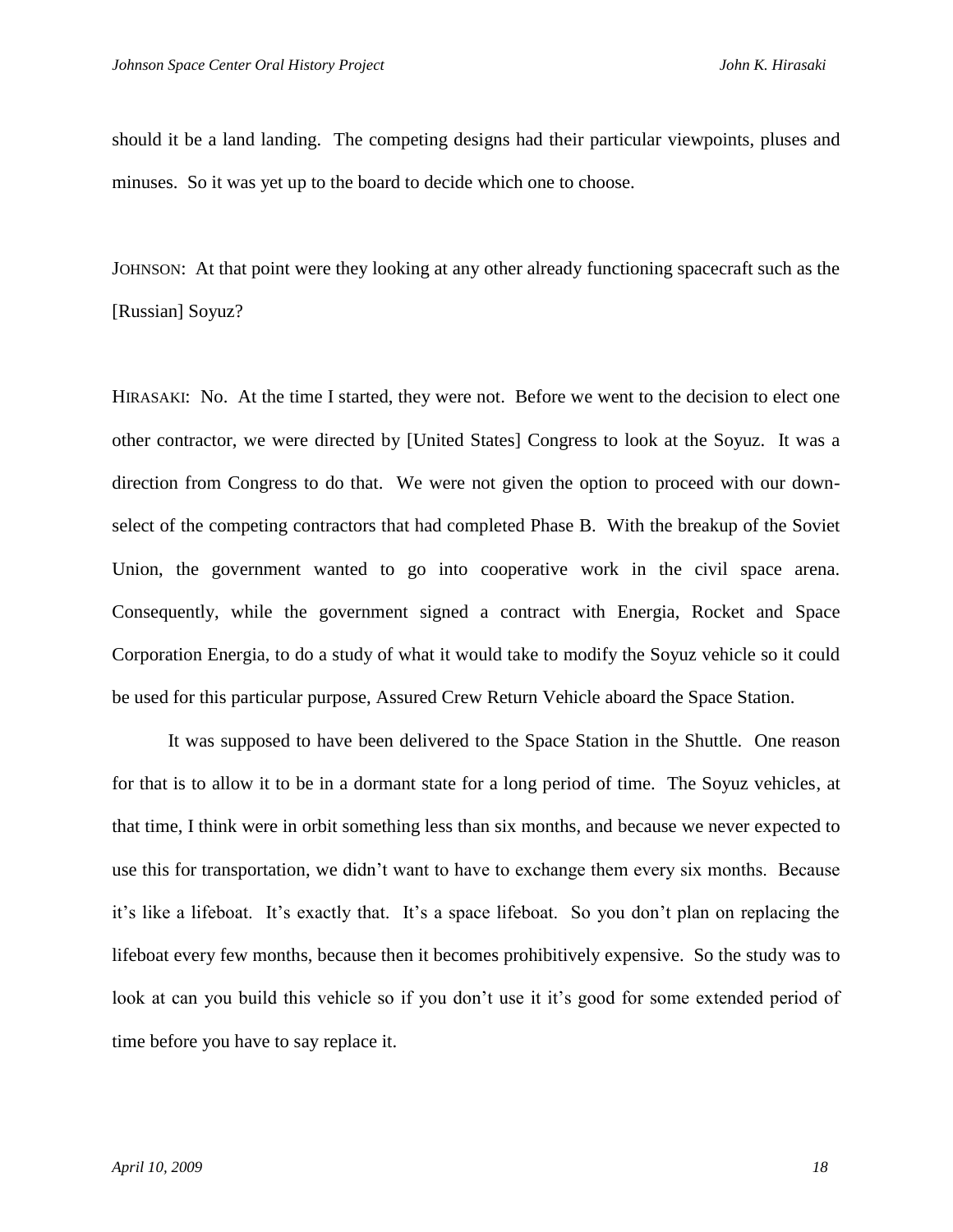JOHNSON: During that time you were working with the ACRV, also there was a lot going on with Station. Of course, from the first time it was announced in the Space Exploration Initiative, and then what happened to Freedom, and the new designs, and then becoming the ISS [International Space Station], and Phase 1 of ISS and the Shuttle-Mir Program. Did you have any involvement in the Shuttle-Mir?

HIRASAKI: I was not directly involved with the Shuttle-Mir. It's interesting you mention that, because when NASA opted to incorporate Russia and RSC Energia into the space program, when we were looking at Soyuz for the Freedom Program, which was flying at a 28.5-degree inclination, the ground track was considerably different than what ISS is, because ISS flies on a 51.6-degree inclination orbit.

When we opted to have a cooperative venture with Russia where they are a partner participant, then the ISS was changed also to fly at the 51.6-degree inclination to allow the launch site that they had to be able to access the Station without a lot of difficulty. The Shuttle, in the meantime, could reach those inclinations at some loss of payload. Obviously, the higher inclination goes, the less payload you can carry to orbit. But it was still sufficient to proceed with the program.

While we were still looking at the Soyuz application for Freedom, we did do a landing site survey where we were looking, at potentially where in plus and minus 28.5-degree inclination could you land this vehicle? We found out we were very limited in landing sites. That was one of the problems with the Freedom Program, as far as the crew return vehicle.

JOHNSON: Is that when you were looking at Australia and south Texas?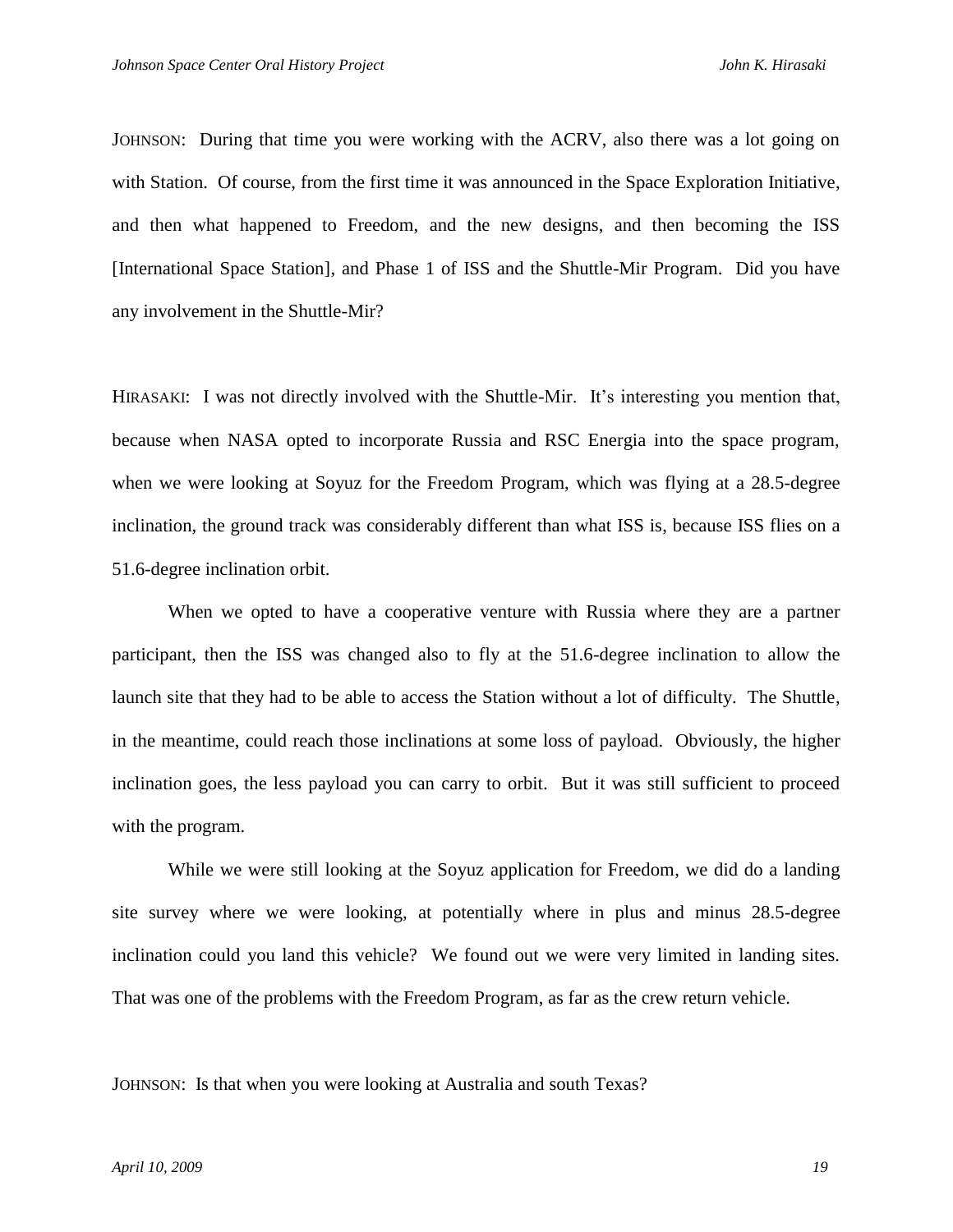HIRASAKI: That's right. See, because south Texas if you look on a map, south Texas will fit at the 28.5-degree inclination, because we also looked at Florida, which is at the 28.5. Because your launch site was—if you flew due east out of it, that's what your inclination would be.

JOHNSON: During that time period and all the changes that were going on with the Station—and you'd mentioned earlier when you left NASA originally, because there wasn't a direction and there wasn't anything that you could see that it was [coming along]—were you getting those same feelings during that time, knowing you were working on something that may or may not be used?

HIRASAKI: No, that was a different type of situation. Matter of fact, it was very interesting. The one thing that really intrigued me is once we opted to have the Russians participate in this program, now you started working in several programs where you have partners who were formerly our enemies, and having worked at the design and technical level, not only do you realize that they really are not enemies, they're just like you and I. They have the same hopes and dreams for personal achievement and family life, everybody wants to take care of their family, and technically they are as good and as you might say their judgments of what's right and wrong are not very much different from you.

But the very interesting thing that happened was I think for the first time a lot of the Russian engineers really got to see what America was like versus what they were told America was like. I considered the cooperative work with the Russians to be a very positive benefit in terms of normalizing relations between the countries. Once you become a partner, then not only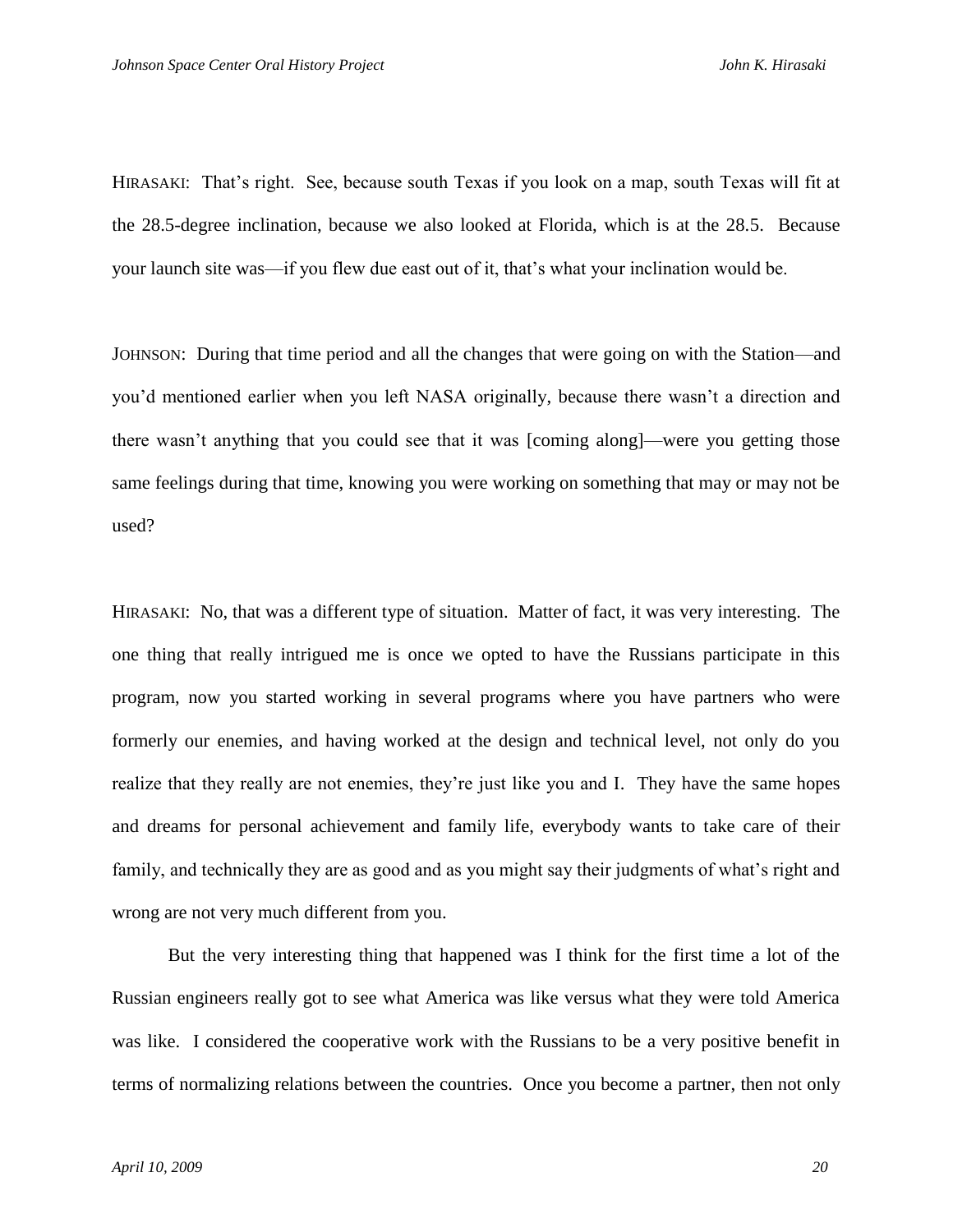do you realize how the other party works, because you have to deal with them, but you also realize that they aren't the evil empire that your administration may have painted them. It goes both ways.

JOHNSON: Were there any significant differences that you saw as far as the way the engineers worked?

HIRASAKI: Yes. The Russians worked on some interesting principles, which are quite different than some of the principles we use. They rely a lot more on physical testing and making the design robust in terms of safety factor, versus making the design very sophisticated and what you would say trying to extract a maximum amount of performance. In lieu of trying to extract a maximum amount of performance out of something, they would prefer to have it be robust, in other words tolerance to different types of failures that you may not have anticipated. In that respect, I have to give them credit. They're very thorough in the way they do their testing. They are very conservative when it comes to changing things. Because if it worked last time, why change it?

In terms of performance, that's probably not the best approach, but in terms of safety and robustness, it's a much better approach. So it all depends what you're trying to get out of it.

JOHNSON: So those differences I suppose had to be resolved somewhat between them?

HIRASAKI: Well, I don't necessarily say resolved. Each side had their preferences and their ways of doing things. What we did in order to incorporate the Russian design and hardware into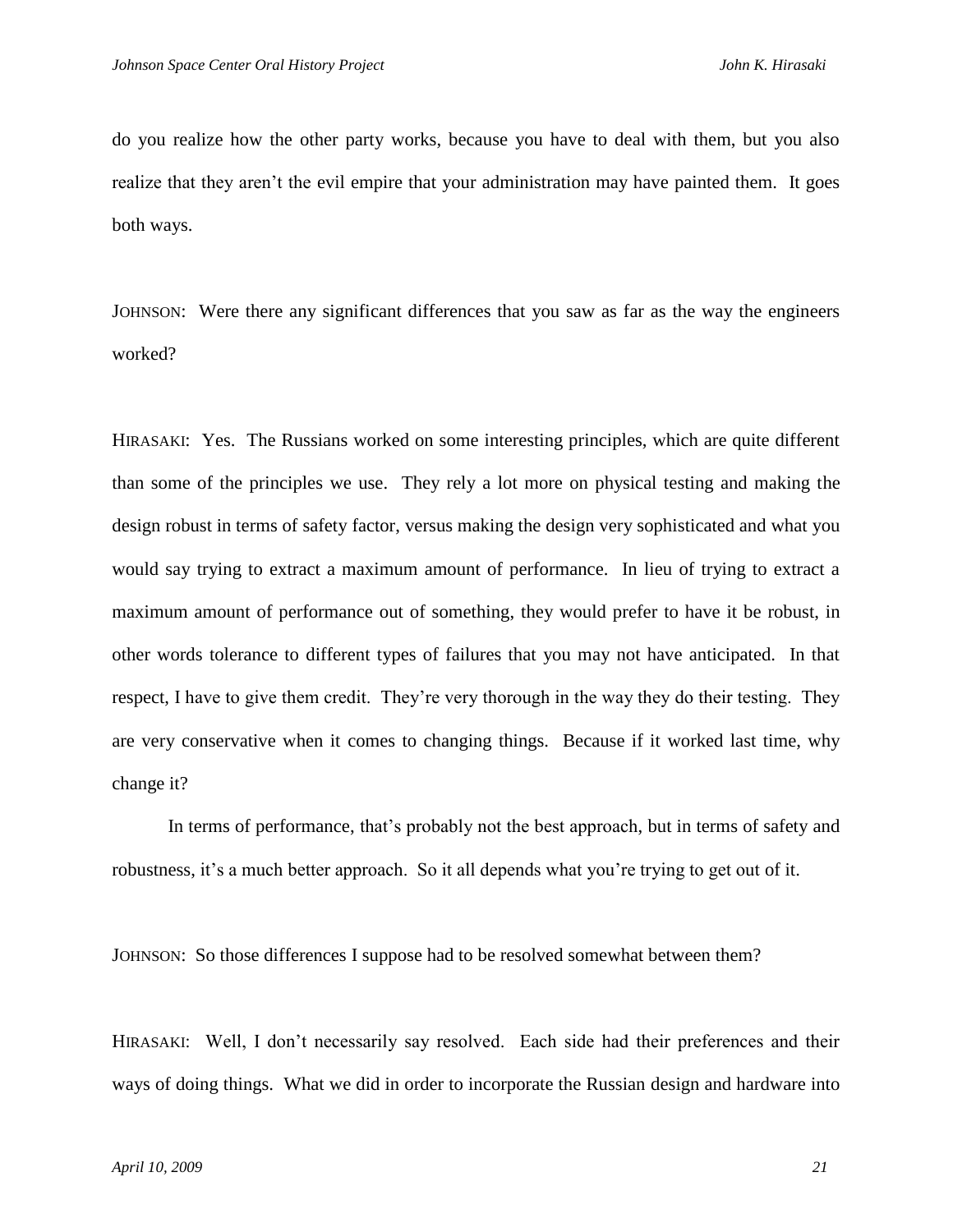the ISS was to—you might say we did a comparison of their processes and standards to establish equivalencies to our processes and standards and then accepted their process. We didn't force them to change to the way we did things, because they simply are structured to do things differently. As long as the end result is equivalent in terms of safety then fine, you've got your standards, we've got our standards, the numeric values and methodology is different but both of them meet this objective. We've got pressure integrity, we've got fault tolerance, we've got redundancy, etc., etc. Those are the principles that you need to worry about to make sure a spacecraft is safe and it's going to work right.

JOHNSON: Well, let's talk about your work in support of the Russian Vehicle Integration Project and what that entailed.

HIRASAKI: That was a carry-on. See, things evolved. Things evolved. First from the ACRV, we were directed by Congress to look at the Soyuz as an ACRV instead of building our own design. Then the NASA Administration elected to opt to have the Russians participate in International Space Station Program, along with our European and Japanese partners.

So therefore once that was done—and like I explained to you, says, "How do you make sure everything will work together?" Says, "We establish these equivalencies of how things were designed to or standards." Then you physically had to make them work. So now you worked to what we call interface requirements [documents], IRDs or ICDs [interface control documents], you control the configuration at the interface. Everything on that side is designed to work. They just need to simply match up so they will work together. So we just control everything at the interface.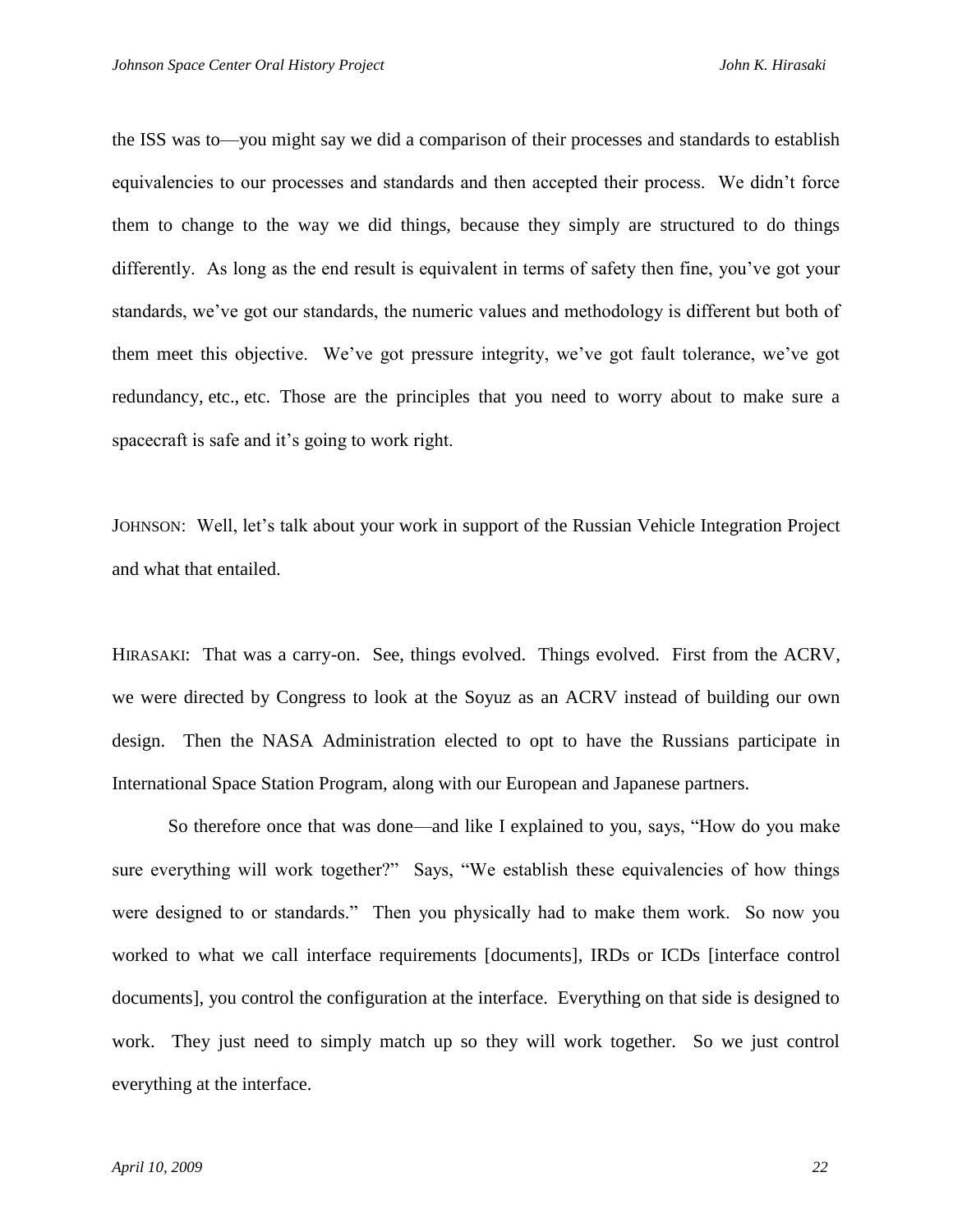JOHNSON: Like a docking module.

HIRASAKI: Right, right, right. At the docking interface. You don't say what the shape is. The module, as long as the interface will fit together and you can get the air passage, the communication, the power through there that you need, they're free to design how they design the thing on their side. We're free to design the things on our side. So we just only control things at the physical interface.

JOHNSON: Did your work involve travel to Russia?

HIRASAKI: Quite a bit, quite a bit.

JOHNSON: When was the first time you went to Russia?

HIRASAKI: That's sort of hard to say. I'm thinking '[96], somewhere around there.

JOHNSON: What was it like at that time? Because as you said, the fall of the Soviet Union, and then things were changing over there.

HIRASAKI: It was very interesting to go over and see firsthand what the country was like. Unfortunately, not everybody was happy about the situation. One, I think there was prestige lost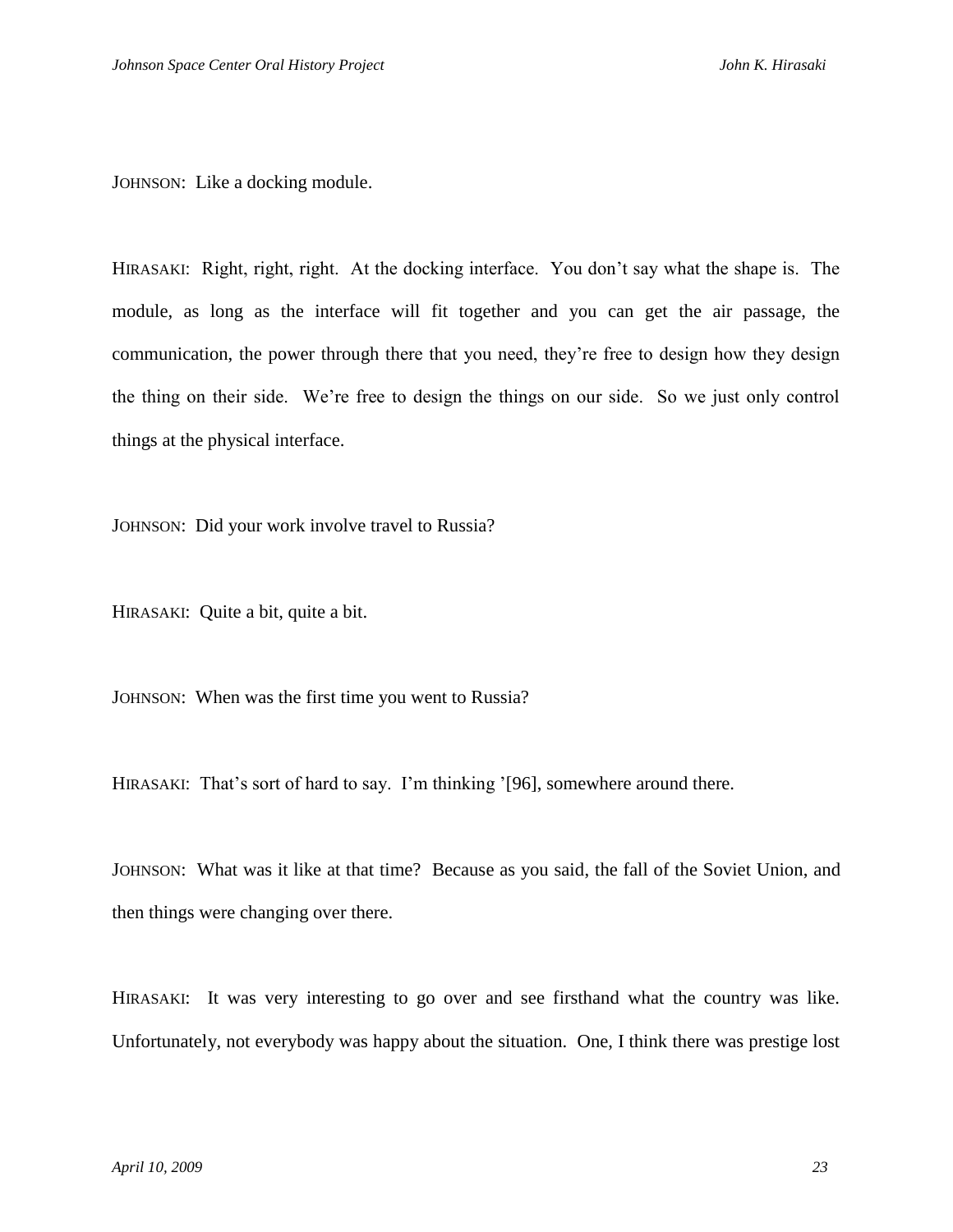on the Russian side, and two, with the collapse of the Soviet Union their economy was hurt, especially the pensioners, because their currency was devalued.

Before, I think the USSR [Union of Soviet Socialist Republics] had a stable social system to support their citizens. You might say everybody had a little, not a lot, but everybody was almost guaranteed a secure minimum. With the opening of the wall, it allowed capitalism to creep in, so now people could venture out on their own. But those people who were dependent upon the government pensions somehow lost out because of the devaluation of the currency. Now you could sell your apartment versus—so the people on the lower end of the economic spectrum, a lot of them were hurt, whereas the people who were the entrepreneurial types really got a boost and an advantage with this particular change.

During that time period when I visited, there was not a lot of color in the cities, especially during the wintertime. Everything was blacks and browns and grays. As the years progressed, you saw more color come in. You saw things like McDonald's [restaurant]. You saw dealerships, western auto dealerships, come in. Then towards the later end, you saw these highend luxury items. But once again, there's still resentment over there because there is now a very big dichotomy between the haves and have-nots.

JOHNSON: It's interesting.

HIRASAKI: It is.

JOHNSON: To get to see that from the time you first started going over there until the changes. Where did you stay when you first went over?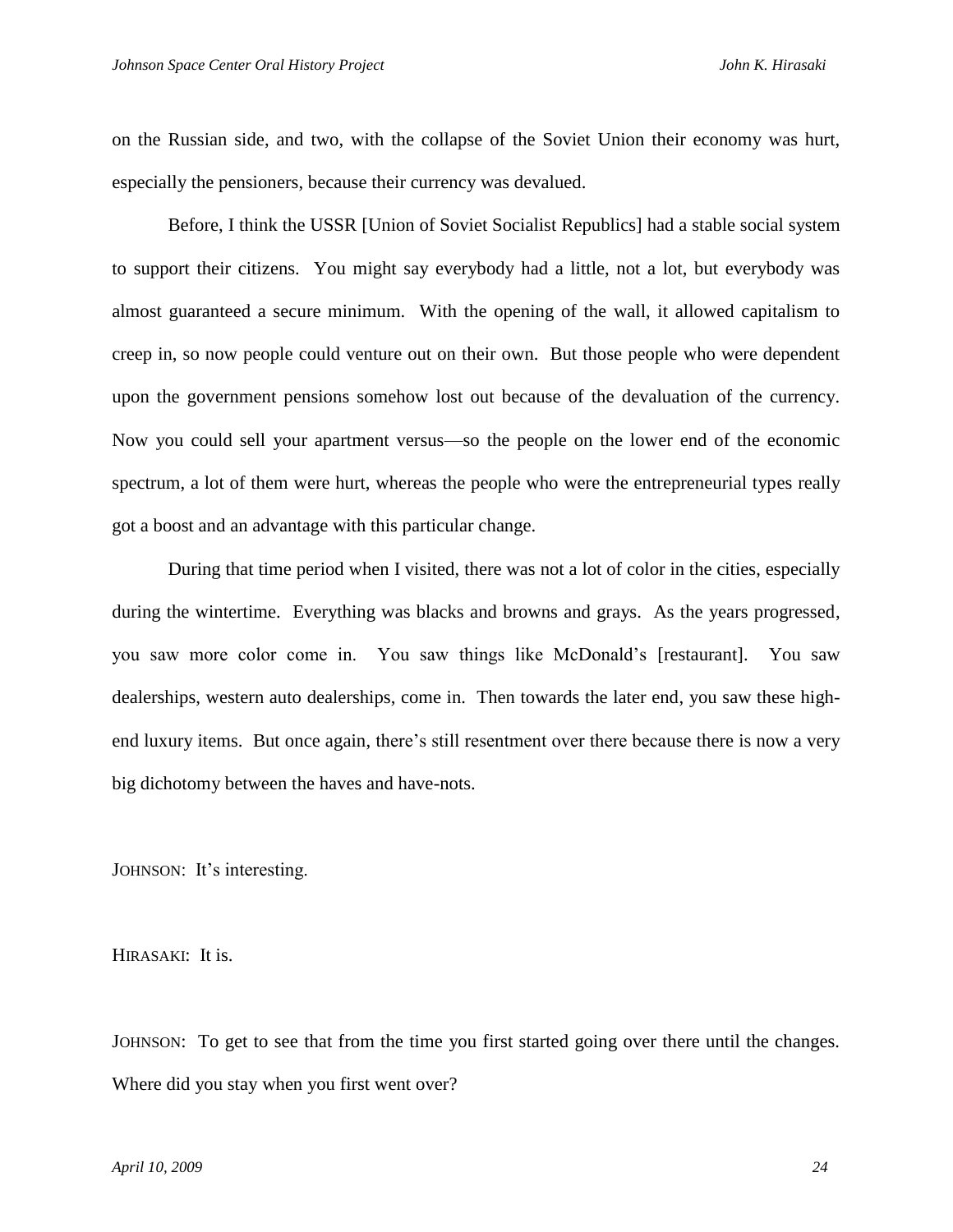HIRASAKI: We usually stayed at a western type of hotel. I think it was owned by the Radisson company.

JOHNSON: You mentioned the ISS and the other partners with ESA [European Space Agency] and the Japanese space agency. The difference in the engineers you were talking about between Russian and US engineers. Were there differences in philosophy with the European and the Japanese engineers as far as getting those modules?

HIRASAKI: Well, you have to remember the ISS retained some of the agreements that were already in place out of the Freedom with ESA, with Canada, with JAXA [Japanese Aerospace Exploration Agency]. So before we went to the ISS program, there were already agreements in design to conditions established. So working with what we called our international partners other than Russia, we were working to design conditions that NASA had set down, versus having to you might say co-opt their design conditions as much. So in that respect it was probably easier, because you might say the rules and conditions were specified largely by NASA rather than by our partners.

JOHNSON: Let's talk about some of the other things you were working on during around '95 to '99. You were working for, is it Muniz Engineering and then Dynacs [Engineering]. Was that a contract change?

HIRASAKI: Really my job has never changed.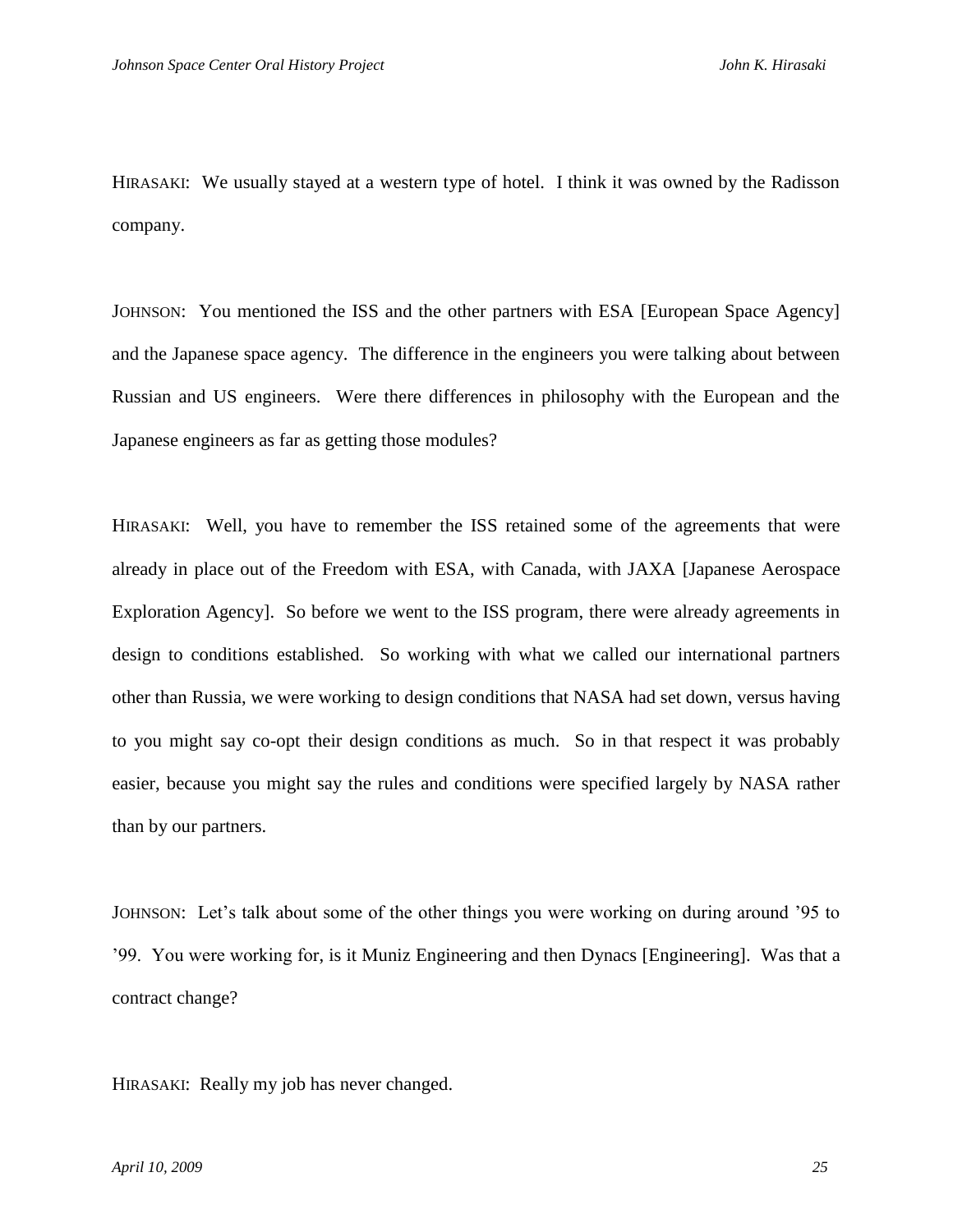JOHNSON: Right, it's just different contractors.

HIRASAKI: It's just different contractors. Because one company loses a contract, next one picks it up, so they pick up the incumbents, and the contract gets renegotiated and rebid and so another contractor picks it up and they pick up the incumbents. So basically I've been doing this spacecraft integration job for a lot of years.

JOHNSON: Just different company names.

HIRASAKI: Just whoever happens to win the contract ends up picking me up and carrying me on to the next period.

JOHNSON: We can identify with you there.

HIRASAKI: There is a shortcoming. You don't get a lot of retirement or longevity inside your company before it changes again.

JOHNSON: That's true. You just have to keep rolling that over, don't you?

HIRASAKI: Just have to keep rolling that over, right.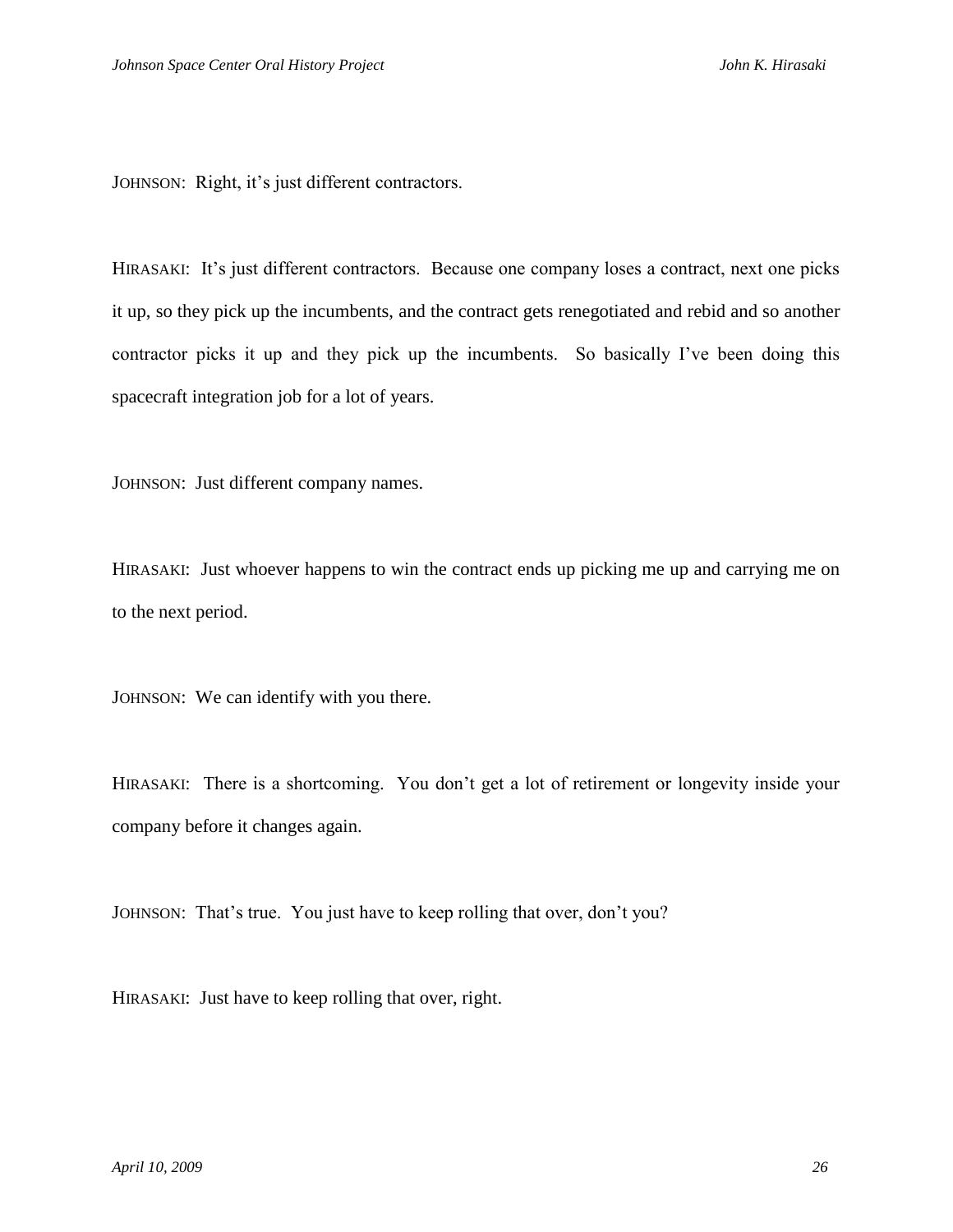JOHNSON: Well, ESA had an automated transfer vehicle and crew transportation vehicle. Did you work with them on those two vehicles?

HIRASAKI: I worked with them on the automated transfer vehicle, the ATV. Simply because it was an extension of my work with the Russians, because I was primarily involved with the Soyuz and Progress vehicles, Soyuz being the manned transportation vehicle and Progress being the unmanned transportation vehicle on the Russian side.

The ESA ATV was built to requirement imposed by the Space Station Program, but it docked to the Russian side. So it was somewhat of a blend. It had to meet some of the design requirements of the USOS [United States Operational Segment] part of the station, yet it had to physically fit mechanically and electrically with the Russian segment. So they had you might say a couple of interfaces: one interface with the Station at the requirements level and another physical interface with the Russian segment at the hardware software level. But since the ATV used the same docking port the Soyuz and Progress docked to, a lot of the checking on how the vehicle worked with a particular interface was quite similar. So it was a fairly easy transition to look at that vehicle.

Now once again, ESA does things slightly different than the way NASA does. So you have to factor those in as well.

JOHNSON: You've had a lot of experience negotiating with different groups through this, haven't you?

HIRASAKI: Yes, but it's been fun. As long as it's fun, I'll keep doing it.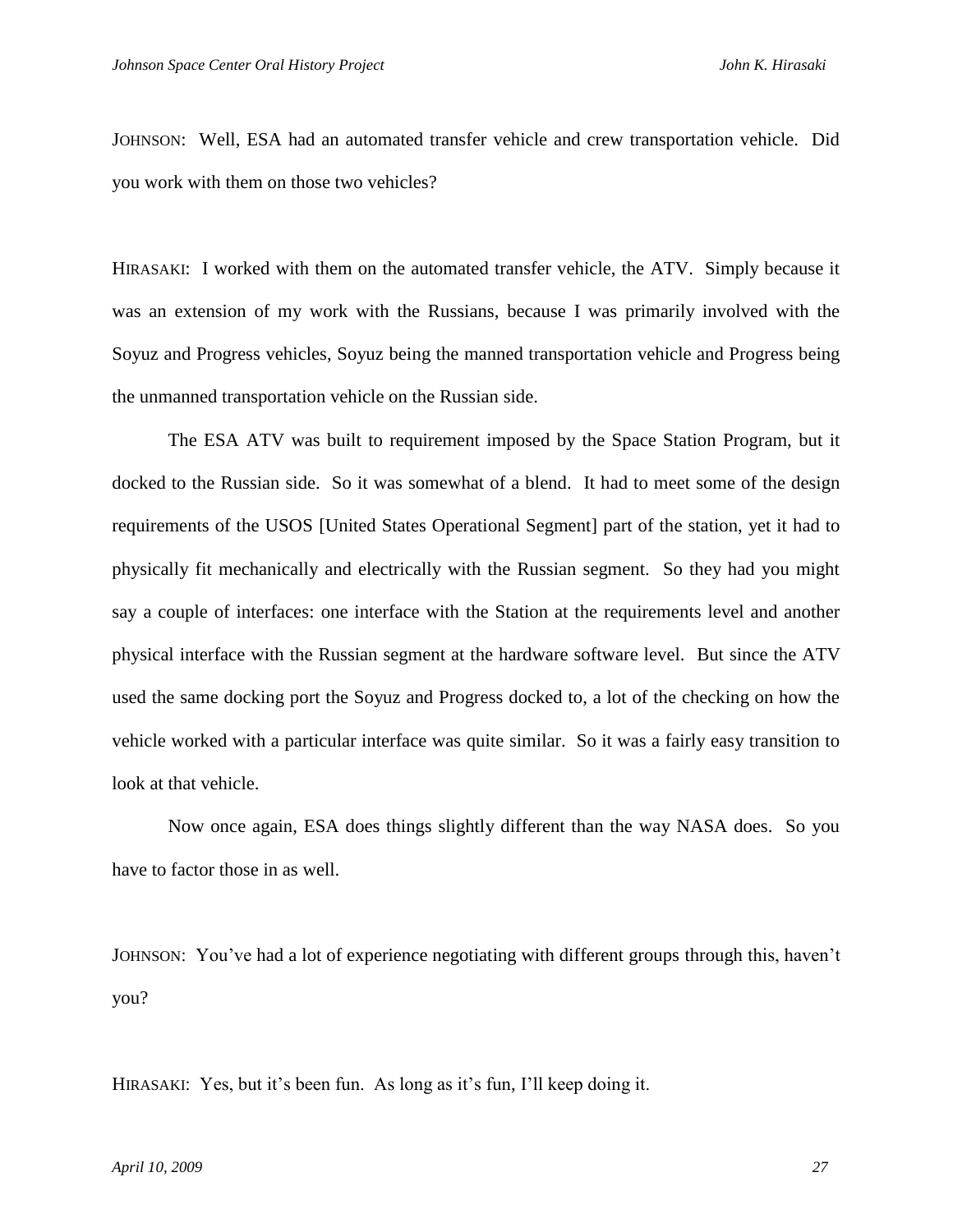JOHNSON: Are you still working with the ATV? Or what are you doing now?

HIRASAKI: Yes I am. I'm still working with the design integration for the subsequent ATV, because even though we did fly one to the Station successfully, as a result of that mission we learned a lot of things and some shortcomings in the design. So right now I'm working with the program office to make sure any delta changes are properly integrated into the design and certified. At the same time, they've asked me to participate and work with the CEV, which is the Orion or the Crew Exploration Vehicle, and to help JAXA with their certification of their HTV [H-II Transfer Vehicle]. This is a little bit different because that vehicle berths to the US side.

But spacecraft come and go, and they have a lot of similar problems, so I'll help them were I can.

JOHNSON: One of the interesting things, I think, since you've worked on both sides, you've been a civil servant and you've been a contractor on both sides, can you compare doing both of those and some of the similarities, some of the differences?

HIRASAKI: Well, there are a lot of similarities, because I think for the most part we try not to be badge-sensitive whether contractor versus civil servant when you're doing your technical job. Programmatically you have to be badge-sensitive because the responsibilities are different between contractor and the government.

Also, the responsibilities are different because the responsibilities to program versus responsibility as a contractor, the contract is different. So it depends on what you're talking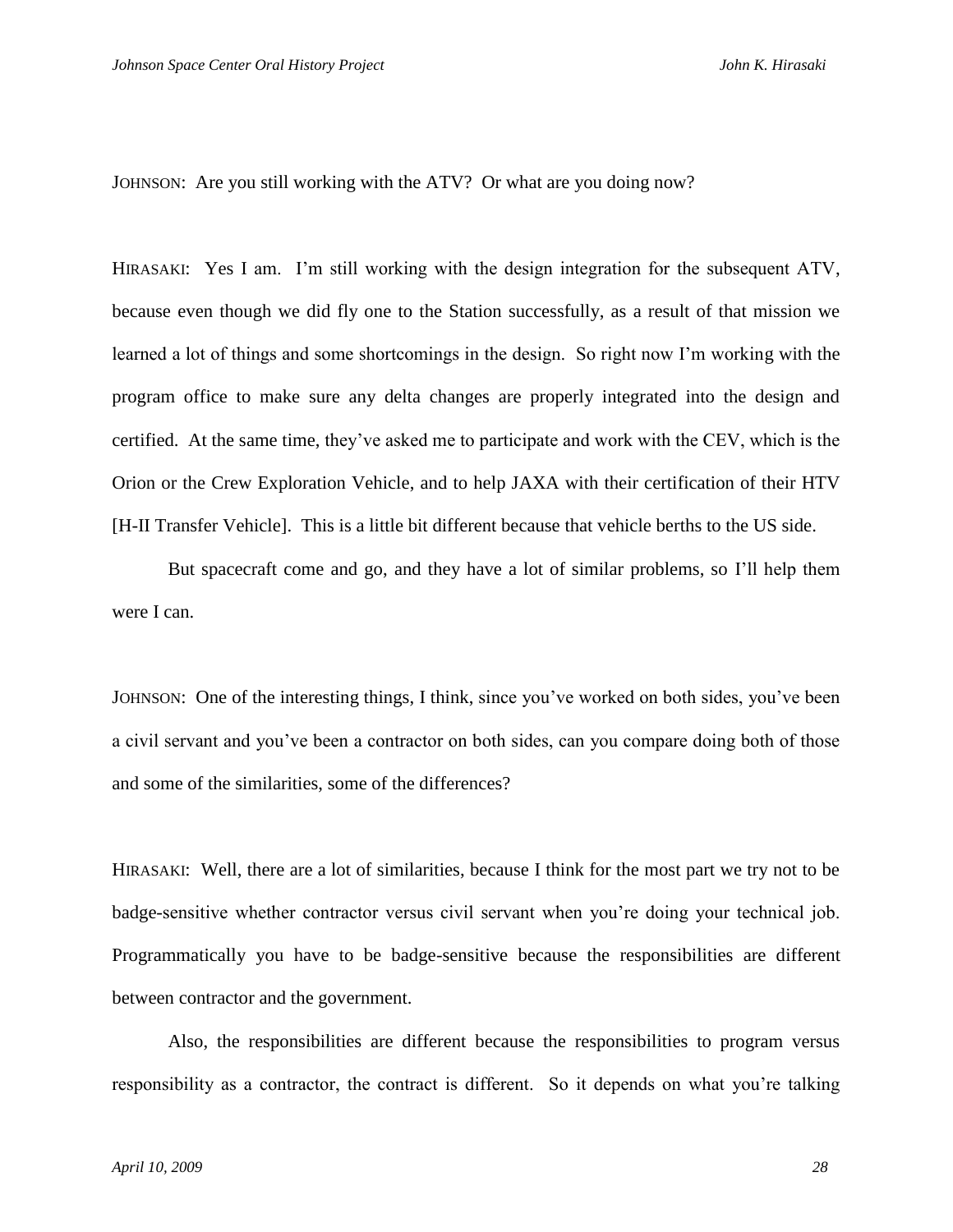about. The technical work, it's almost transparent. Your opinion as far as what is the correct technical decision is probably valued as much as anybody, and it's not a matter of what badge you wear. The decision that's being made, however, stands with NASA, the government, because they are the ultimate ones say yea or nay we're going to do this, we're not going to do this.

JOHNSON: Also through all this travel and the different things you've done, have you had to learn different languages?

HIRASAKI: I started taking Russian because I found it helpful to me to get just a contextual feel of what is being said versus being totally dependent upon the interpreter. Also to be able to read a bit. It's like having a little crib sheet. Yes, you're dependent upon the interpreter to translate what's being said, but then I've also found them to be in error a few times too. So it's nice to at least be able to read and understand the language. It also helps with your interaction at the engineer-to-engineer level.

JOHNSON: I would think that the language would be the first barrier, with the interpreters.

HIRASAKI: However, it's hard to teach an old dog new tricks.

JOHNSON: Are you taking Russian now?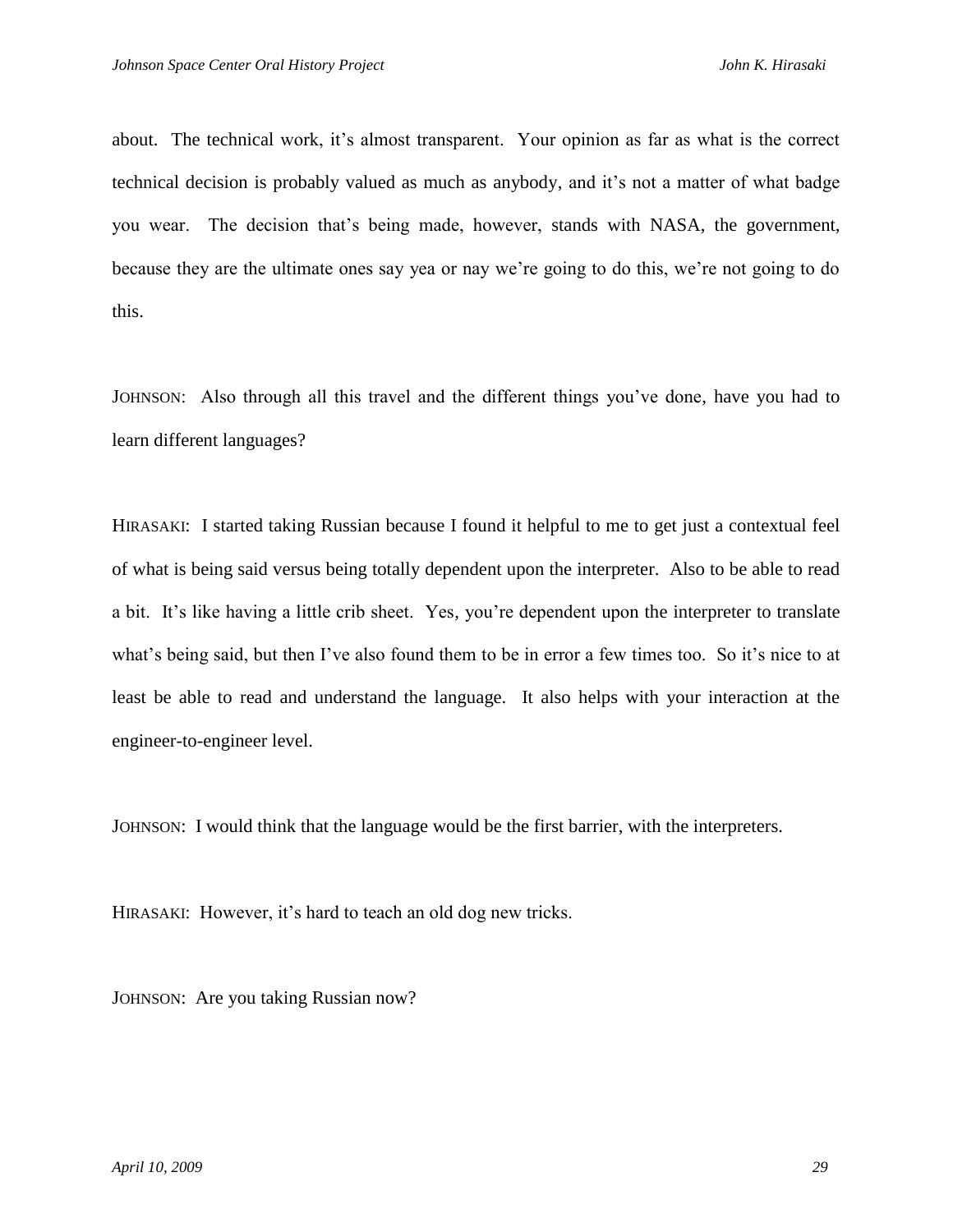HIRASAKI: No, no, but I did not start taking Russian until in the mid '90s when I knew I was going to be traveling. That was the first time I took a foreign language, so like I say, you're trying to teach an old dog new tricks.

JOHNSON: It wasn't an easy language to begin with.

HIRASAKI: No, it's not an easy language.

JOHNSON: You didn't pick one that had the same alphabet or anything.

HIRASAKI: No, no. In many ways Russian is hard, because they use characters that look the same, but mean different and sound different.

JOHNSON: I can imagine. Let's go back to just reflect on some of your experiences over the years. You mentioned in the first interview that you grew up in south Texas, and so you were somewhat familiar with the lay of the land here in those early days at NASA. Do you have any memories or anything other than—I know there wasn't much here when the Center opened. But any specific memories on where you lived and different things that were going on here during that time, or the reactions maybe to some of the other coworkers coming down to this area?

HIRASAKI: In what way?

JOHNSON: Well, just—you came in '66?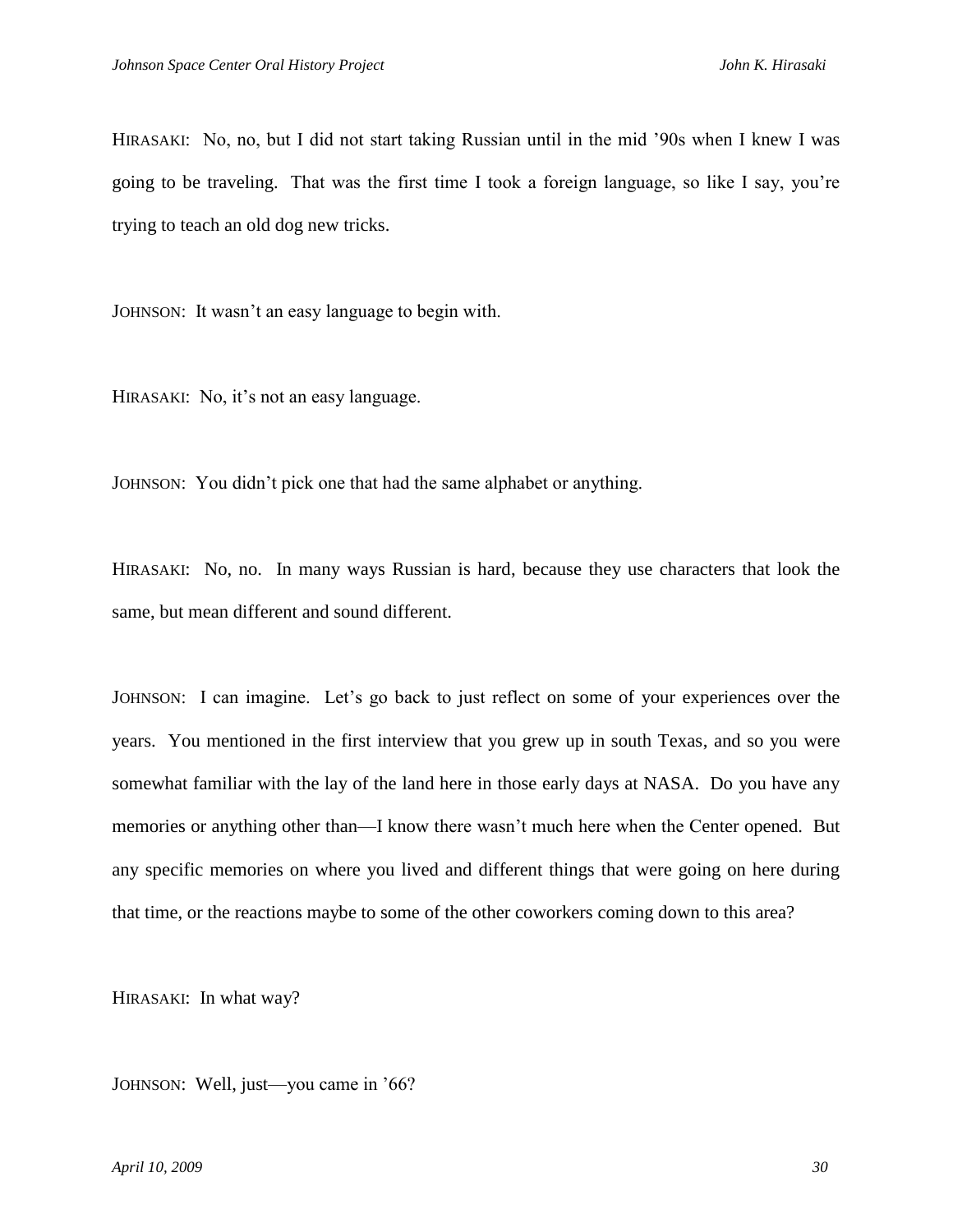HIRASAKI: '66.

JOHNSON: That's when you began. Things were starting to be established then, but the communities of people were growing that were NASA workers.

HIRASAKI: Right, right. When I first came down here, a lot of the people in the apartments, practically all the people in the apartments, worked in the space business. So we had what you might say our local enclaves of people who worked at NASA, but there was not really the townies versus NASAies conflict that you might think would grow up like in the college towns with college students versus the locals.

But because I lived in an area which was just across the street from NASA, a lot of my friends and colleagues just from work, so many people worked in the industry, you had a lot of like minds. You had a mixing of a cross-section of America, but people had similar goals and objectives working for NASA. So everybody, you might say, or most of the people that worked in the space business had the same objectives, hey, let's accomplish this mission. So there was that going for the community at the time.

JOHNSON: There was a lot of things available as far as NASA picnics, or those sort of things?

HIRASAKI: No, no, no, let me tell you, back in '66 there weren't any restaurants around here, that's one thing. I don't know how long you've been down here, but in '66 we had to go into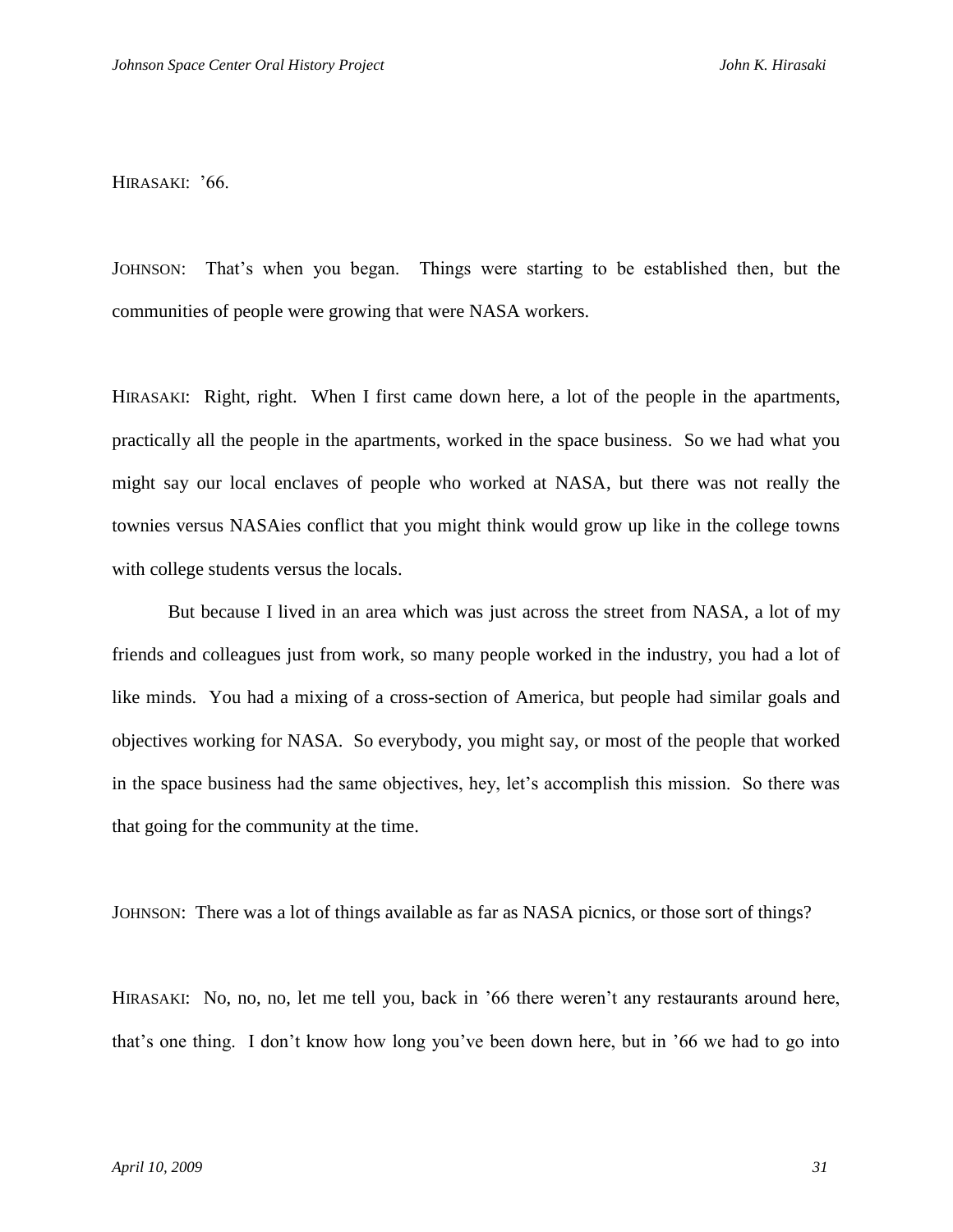town. You had to go into Houston to get a decent restaurant, there were no decent restaurants around here.

The other thing, I think we had one movie theater. So there was just not a lot other than your work. If you were interested in other things, you had to go somewhere else.

JOHNSON: Did you participate in any of the NASA-sponsored activities, like the picnics or maybe the sports groups that got together?

HIRASAKI: Well, basically only within my division. Group activities we would do within the division I did. But not much outside of that.

JOHNSON: One thing we always like to ask people is what you would consider your biggest challenge while working for NASA both as a civil servant and then as a contractor.

HIRASAKI: Biggest challenge, in a good way or bad way?

JOHNSON: Either one or both.

HIRASAKI: Well, I really don't know. I enjoy the challenge of trying to make things work. Matter of fact, there's nothing quite as satisfying as having a difficult problem and solving it. So to me, those are all of these things that we try to do to make sure things work properly is a technical challenge, and it demands a lot of your time and knowledge to make sure it works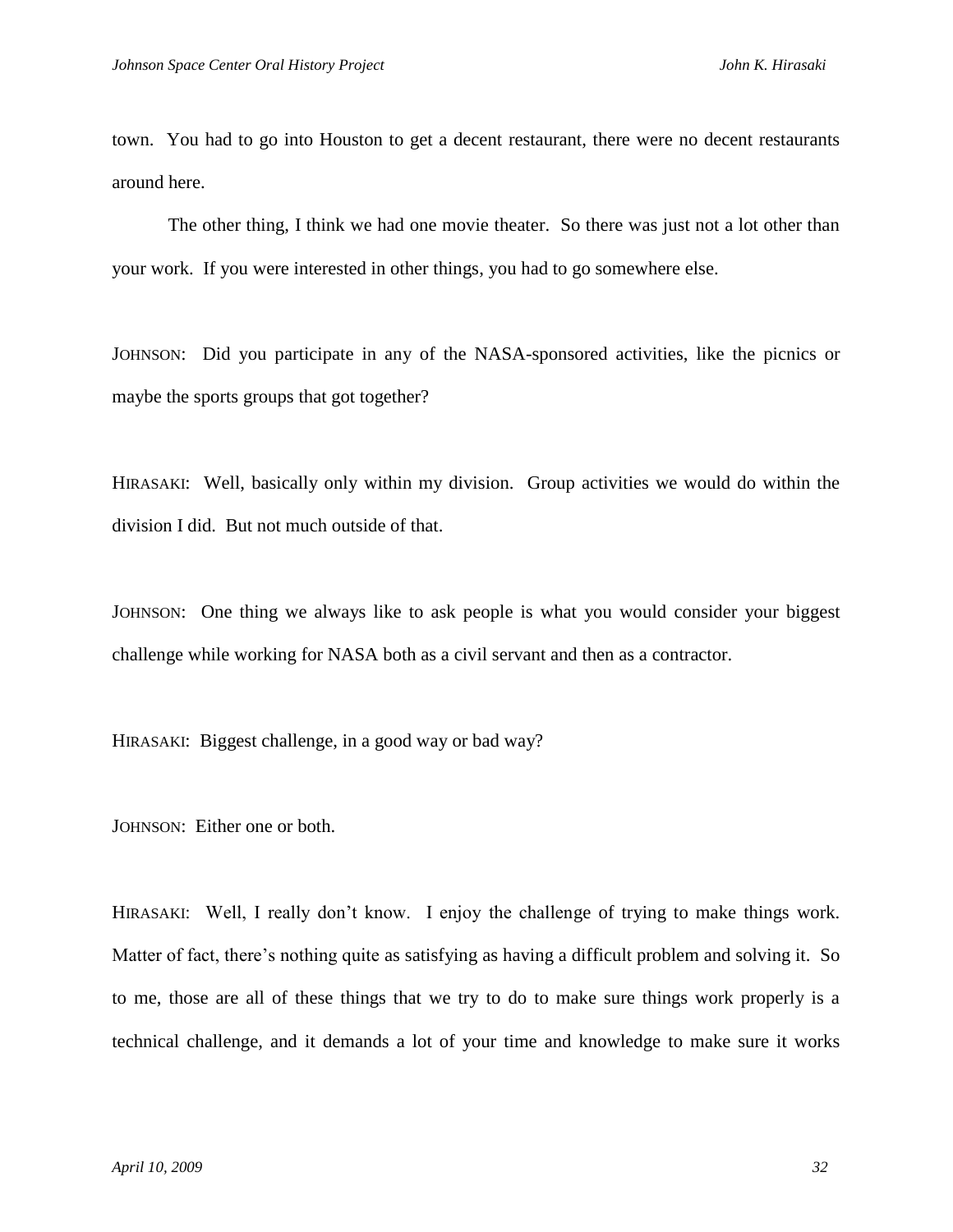properly. So technically they're all challenges, they just happen to be different, but I think as an engineer I enjoy that.

JOHNSON: What would you consider to be your most outstanding achievement or the thing you're most proud of?

HIRASAKI: My kids.

JOHNSON: That's a good achievement. Anything in relation to your job?

HIRASAKI: I look back on all of them as good memories of things that got accomplished, just like I say, I enjoy the challenge and I enjoy seeing things to completion. The problems that we've had with the Shuttle, Challenger and [Space Shuttle] Columbia [STS-107 accident], as well as with Apollo [1 fire], those, even though you may not have been directly involved, you feel personally responsible. I don't know how to get that across, but when you're in this community you're doing your best to make sure everything goes right. When something like that happens, it hits you very very hard. I've known several of my friends who've been on the flight control team, and it's a very difficult thing to deal with. So I think those are probably my greatest disappointments, I don't know. You hate to see that happen.

JOHNSON: It does affect everyone.

HIRASAKI: Yes.